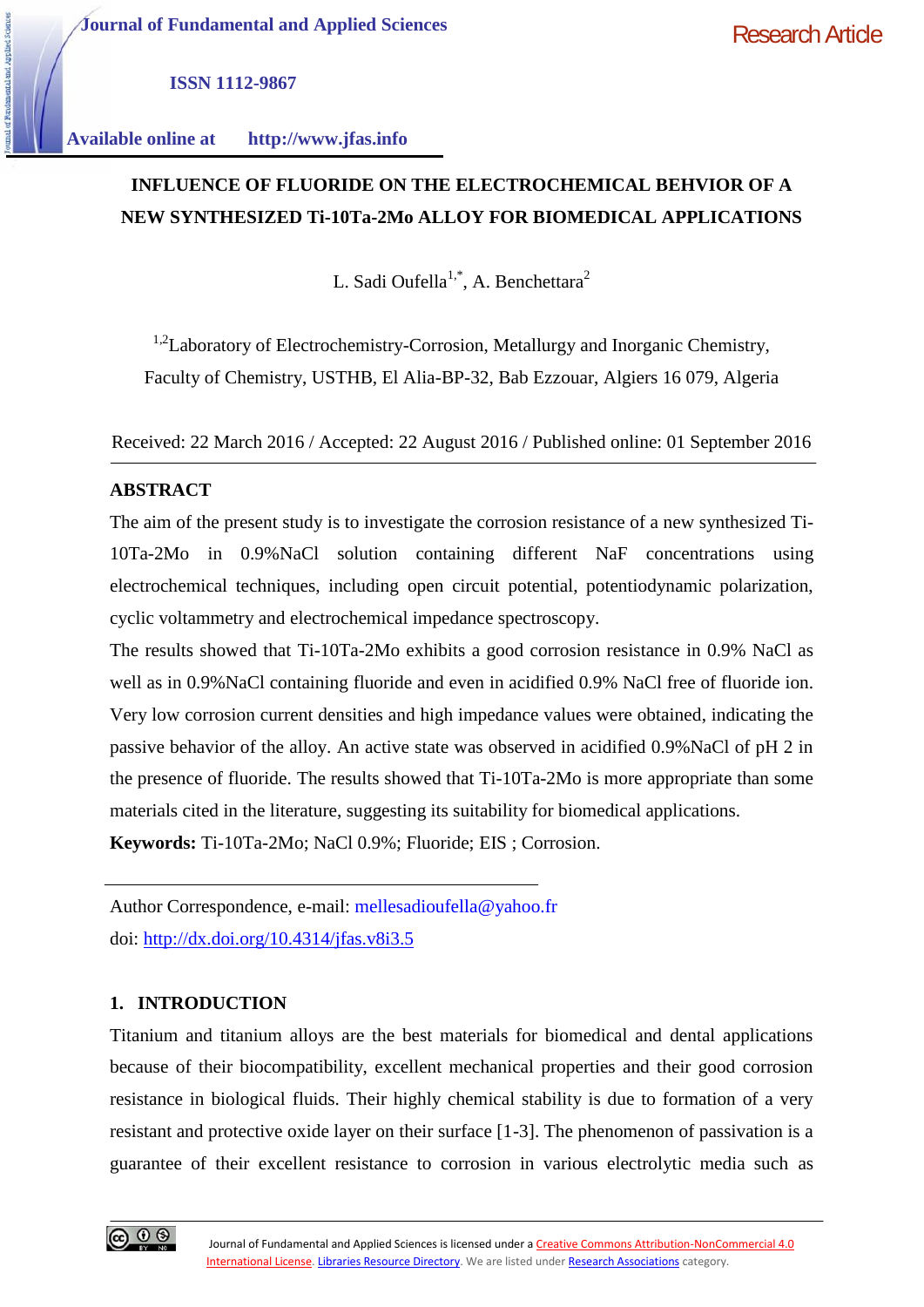0.9%NaCl [4-7], Ringer's solution[8-10], Hank's solution[11, 12], Phosphate buffered saline solution PBS [13,14] and other simulated physiological media.

The contact between the metallic implant and the receiving living tissues is made through the oxide layer on the implant surface, which allows the ossteointegration process [15, 16]. The chemical properties of the oxide layer play an important role in the biocompatibility of titanium implants and the surrounding tissues and must not break down if the implant is to be successful.

However, titanium oxide films can be destroyed in the oral environment because of its pH variation, food decomposition, changes in temperature, humidity and oxygen presence. Fluoride is one of the elements that can interact with the metal surface [5, 8, 16-21].

Therapy with fluorides (F<sup>−</sup> ) is known as the main method to prevent plaque formation and dental caries. Dentifrices, mouthwashes and prophylactic gels can contain from 200 to 20 000 ppm F<sup>−</sup> and can present acidic to neutral character (the pH is alkaline in the case of inflammations or infections) [22], which can affect the corrosion behavior of titanium alloys biomaterials present in the oral cavity. The effects of fluoride on the corrosion behavior of titanium and its alloys have been presented by several authors [17-21, 23-26]. According to their results, whenever in contact with fluoride solutions, the oxide film undergoes a reaction resulting in the formation of titanium fluoride, titanium oxide fluoride or sodium titanium fluoride on the alloy surface and the corrosion resistance decreases markedly in these fluoride solutions.

According to Strietzel [23], fluoride ions in organic acids with  $2.1 < pH < 3.8$  can react with Ti surfaces. Frateur et al.[24] observed some pitting on Ti in acidic fluoride media (pH 2.0 and 3.0). Reclaru and Meyer [25] showed that crevice corrosion and pitting occur on Ti alloys in a fluoride containing NaCl solution with pH below 3.5. Furthermore, Schiff [26] found pitting of Ti6Al4V alloy in fluoridated acidified saliva (pH 2.5).

On the other hand, among the various types of Ti alloys, the conventional Ti-6Al-4V was one of the first titanium biomaterial introduced in orthopedic implant applications and has achieved a greatest success. Although this alloy is still widely utilized in medicine, some concern has been recently expressed over its use since it appears that small amounts of both vanadium and aluminum, released in the human body, induce possible cytotoxic effect and neurological disorders, respectively [27, 28]. Due to the detrimental effect of Aluminum and vanadium, different titanium alloys containing non toxic elements (Nb, Ta, Mo, Zr) known as -stabilizer elements, were developed in order to replace Ti-6Al-4V, such as Ti-Ta[29,30],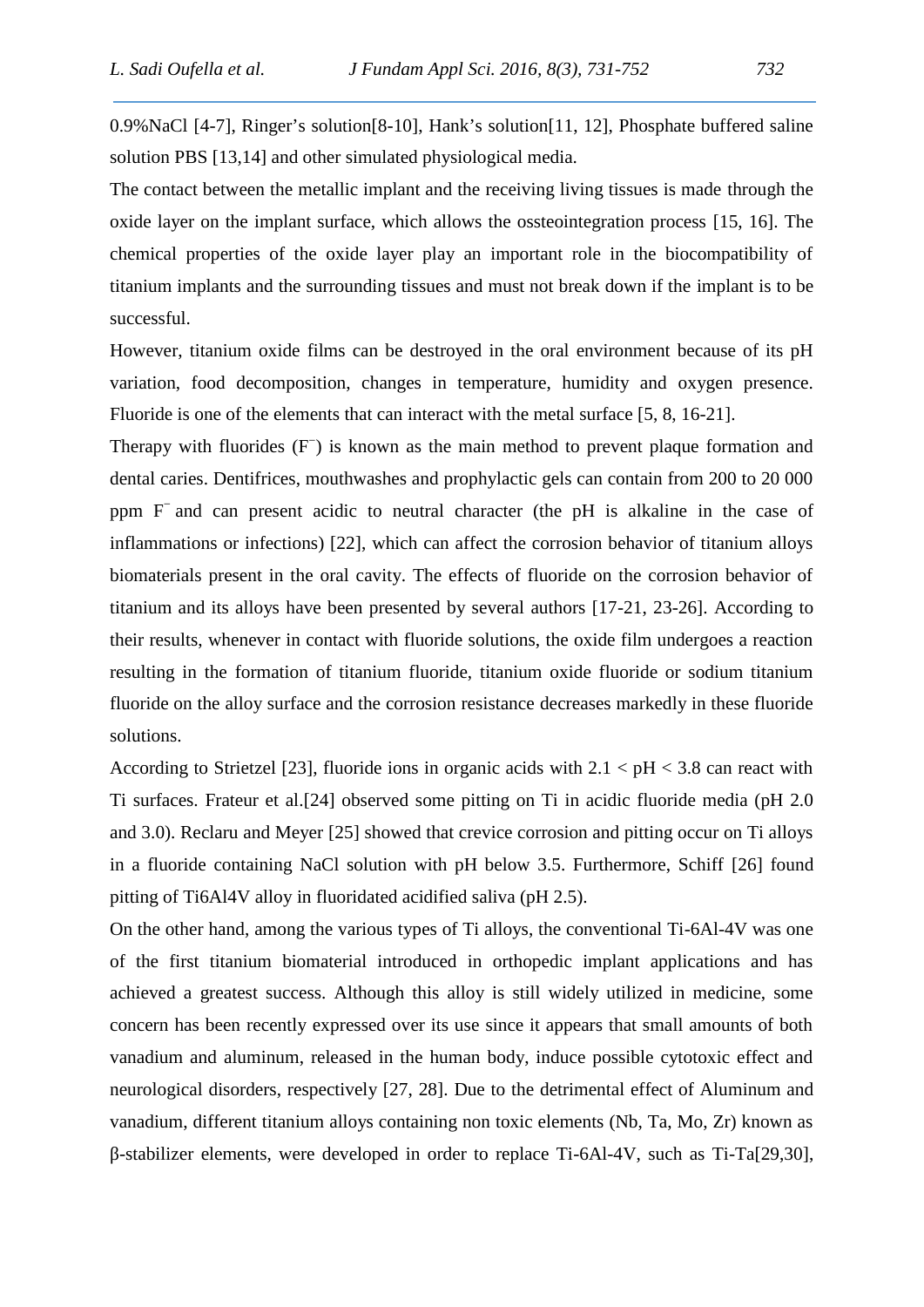Ta-Mo [7, 8, 31, 32]; few works are available in the literature about the mechanical and corrosion behavior of Ti-Ta-Mo ternary alloy [33, 34].

Regarding literature, the corrosion behaviors are related to the concentration of fluoride and the surrounding environment Therefore, the surface reaction on the studied alloy under the existence of fluoride is important, to understand the corrosion of Ti-10Ta-2Mo in oral environment.

## **2. MATERIALS AND METHODS**

Ti–10Ta-2Mo substrate used as the working electrode was synthesized from commercially pure Ti, Ta and Mo in an arc-furnace BUHLER MAMI type, under controlled argon atmosphere; ingot with approximately 15 g was obtained. In order to ensure homogeneity, the sample was turned and remelted another 8 times. The alloy was then homogenized at 1000°C for 48h then naturally cooled in the furnace to room temperature.

The alloy was characterized by X-ray diffraction using a PHILIPS PW diffractometer using CuK radiation (1.54060 A $^{\circ}$  wave length). The microstructure of the Ti-10Ta-2Mo alloy was analyzed after mirror polishing and etching their surface with a Kroll solution which contains (15mL HNO3, 5mL HF and 80mL H<sub>2</sub>O) for approximately 15s by an optical microscope (ZEISS ICM 405). The microhardness was determined using ZEISS microhardness tester at a load of 200 g applied for 15s.

The studied material was embedded into a dental resin after soldering it to a copper wire covered by an insulating matter, giving a geometric area of  $0.496 \text{ cm}^2$ . The active surface undergoes a particular polishing with emery paper of decreasing grit silicate–carbon papers (240, 600, 800, 1200 and 2400), watched with distilled water and immediately immersed in the corrosive medium.

The corrosion test electrolyte was 0.9% NaCl with a natural pH 5.5 was prepared from analytic grade agents and distilled water. The fluoride species were added to 0.9% NaCl solution using NaF salt to study the influence of fluoride at different concentrations (0, 250, 500, 750, 1000, 1500 and 9500 ppm). The 0.9% NaCl base solution and NaF concentrations were chosen based on some reports found in literature [4-6].

In the first part of this study; it was decided to not alter the pH obtained after NaF addition in order to avoid the addition of other substances. Indeed; different concentrations of NaF were added to the NaCl solution and the pH varies between 5.5 and 6.08. In the second part of this study, the pH was adjusted to pH 2 using dilute HCl solution. The solution was naturally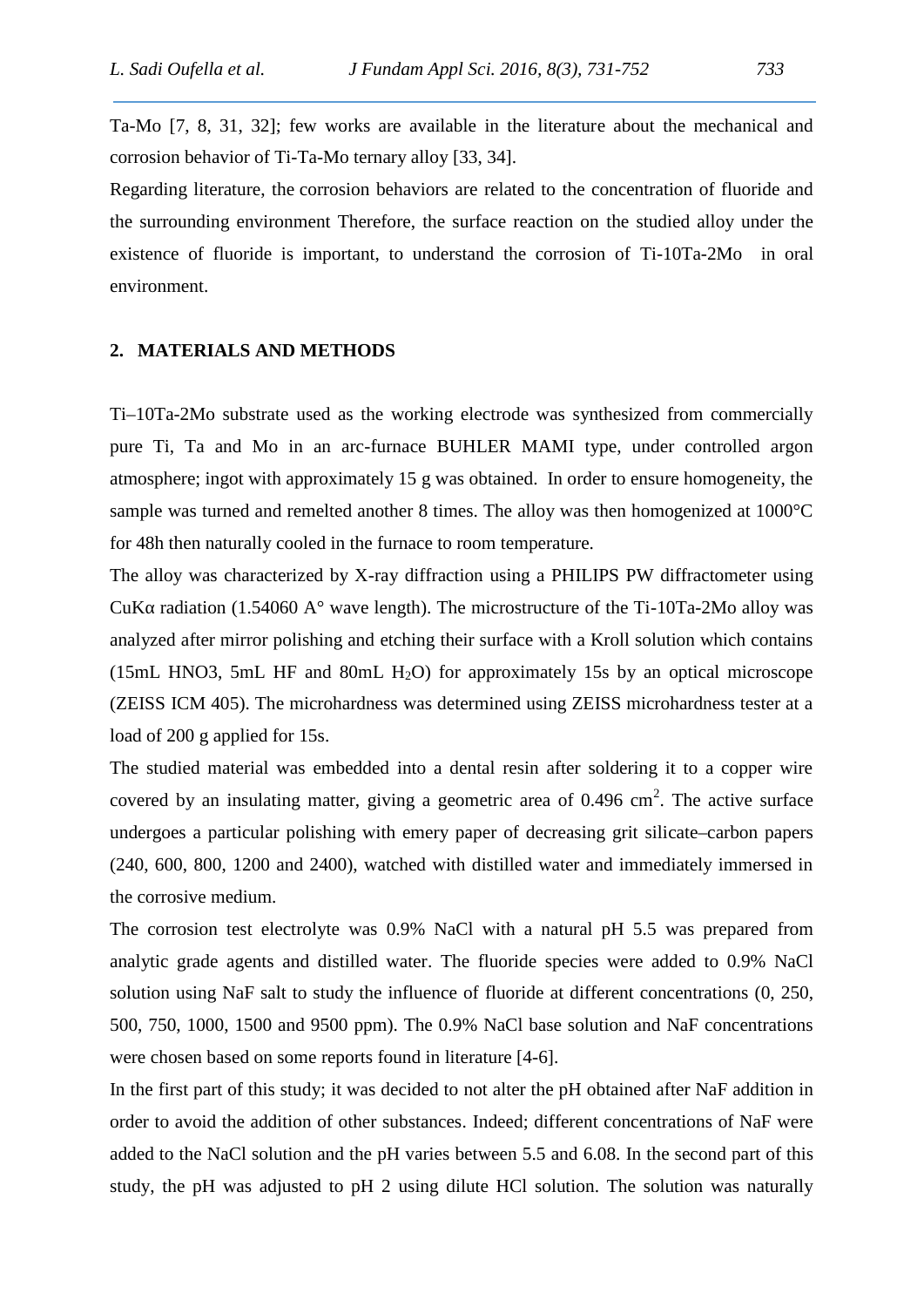aerated and the experiments were conducted with stirring. The temperature was maintained at 37°C using a thermostatic bath. Prior to polarization experiments or impedance measurements (EIS), the working electrode was immersed in the test solution for one hour.

A conventional three electrode cell of multi necked flask was used in this study, where Ti-10- Ta-2Mo was the working electrode. The reference electrode was a saturated calomel electrode (SCE) to which all potentials were referred and a platinum electrode was used as a counter electrode.

Different electrochemical techniques were employed: Open circuit potential measurement, potentiodynamic polarization and cyclic voltammetry were taken with a computer controlled potentiostat PGP201 (Volta lab Radiometer Analytical) piloted by Volta Master 4.0. Potentiodynamic and cyclic voltammetry studies were carried out at a scan rate of 5mV/sec from  $-600$ mV to  $+2000$ mV vs. SCE with respect to open circuit potencial (OCP) to study the corrosion behaviour.

Electrochemical impedance spectroscopy measurements were performed using the electrochemical interface Solartron 1287 combined with the frequency response analyser Solartron 1260 **[7]**, controlled by the Ecorr/Zplot Software. The frequency was scanned from 100 KHz down to 10 mHz and a 10 mV sinusoidal potential peak to peak was applied.

### **3. RESULTS AND DISCUSSION**

#### **3.1. Microstructure, crystallographic structure and microhardness of Ti-10Ta-2Mo**

The microstructure of the Ti-10Ta-2Mo alloy was analyzed after mirror polishing and etching their surface using a mixture of 15mL HNO<sub>3</sub>, 5mL HF and 80mL H<sub>2</sub>O for approximately 15s (Fig.1).

The microstructure of Ti-10Ta-2Mo reveals the presence of -phase precipitates with a lamellar morphology in a -phase matrix, due to the partial transformation of -phase(dark area) to -phase (light area) during natural cooling to room temperature in the furnace. Intermediate 'and ''phases were also presente according to the DRX pattern.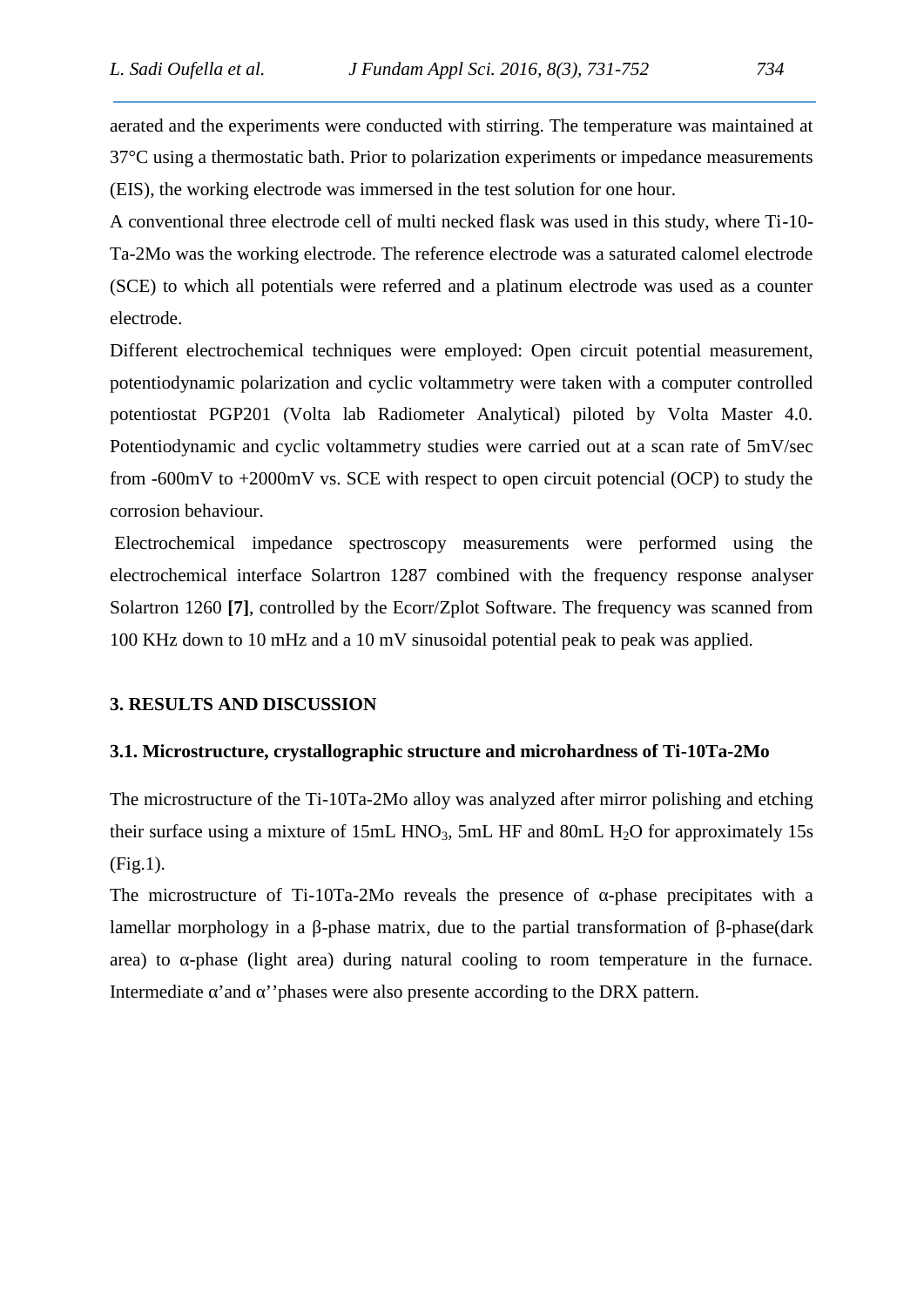

**Fig. 1.** Optical micrograph of Ti10Ta2Mo alloy: (a) x100, (b) x 200



**Fig. 2.** XRD patern of Ti-10Ta-2Mo homogenized in vacuum at 1000°C for 48 h and natural cooling to room temperature in the furnace.

The alloy was characterized by X-ray diffraction (Fig.2), observed by optical microscopy and found to have a mixture of the body-centred-cubic , hexagonal , orthorhombic ' and tetragonal "' phases. The microhardness of Ti-10Ta-2Mo alloys was found to be 389.5  $\pm$ 5  $HV_{0.2}$ .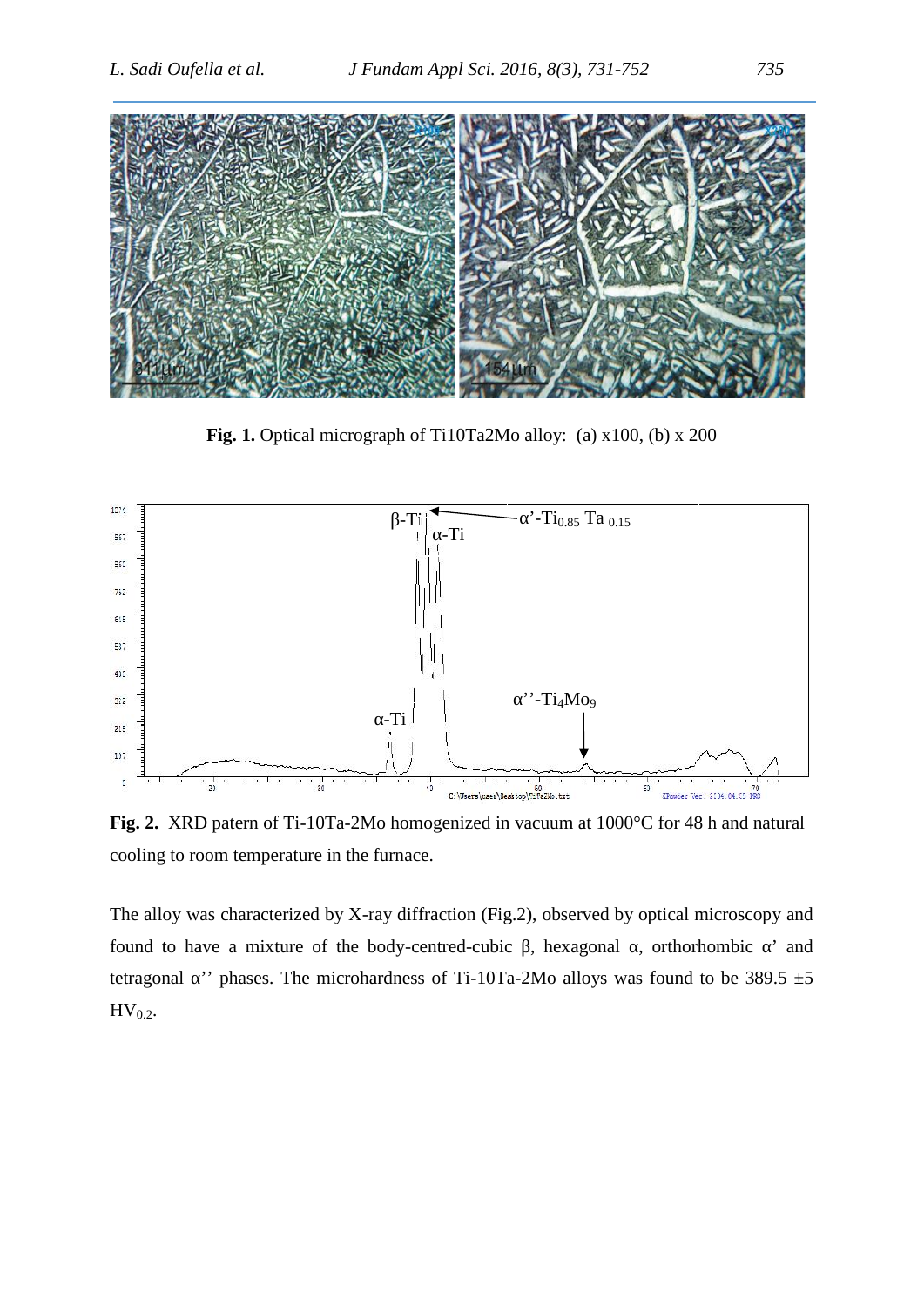# **3.2 OCP and potentiodynamic polarisation studies of Ti-10Ta-2Mo alloy:**

## **3.2. 1 Open circuit potential analysis**



**Fig. 3.** Open circuit potential vs. time for Ti-10Ta-2Mo in 0.9% NaCl in presence of different concentrations of NaF after 1 h of immersion.

Fig.3 shows the profil of open-circuit potentials of Ti-10Ta-2Mo as a function of immersion time in aqueous 0.9% NaCl containing various NaF concentrations , at 37°C. The corrosion potentials increase rapidly with time in the noble direction, attesting the formation and growth of passive film on the surface.

All OCPs values are found in the stability region of  $TiO<sub>2</sub>$  oxide in Ti-H<sub>2</sub>O Pourbaix and are recorded in Table.1 as a function as F and HF concentrations calculated using the equilibria constants and mass conservation equation.

The same profils are observed in different physiological medias containing fluoride ion at neutral pH solution [10, 16]. The presence of fluoride ions in a solution containing 10000 ppm of NaF at pH 6.75 does not hinder the formation of a protective layer on the studied titanium alloy using cyclic voltammetry [15]. According to Nakagawa et al [20], in acidic conditions, 30 ppm of HF led to the destruction of the passive film on Ti surface. The amount of formed HF is much lower than 30ppm as shown in Table. 1; consequently the presence of F ions in these conditions does not interfere with the formation of a protective layer.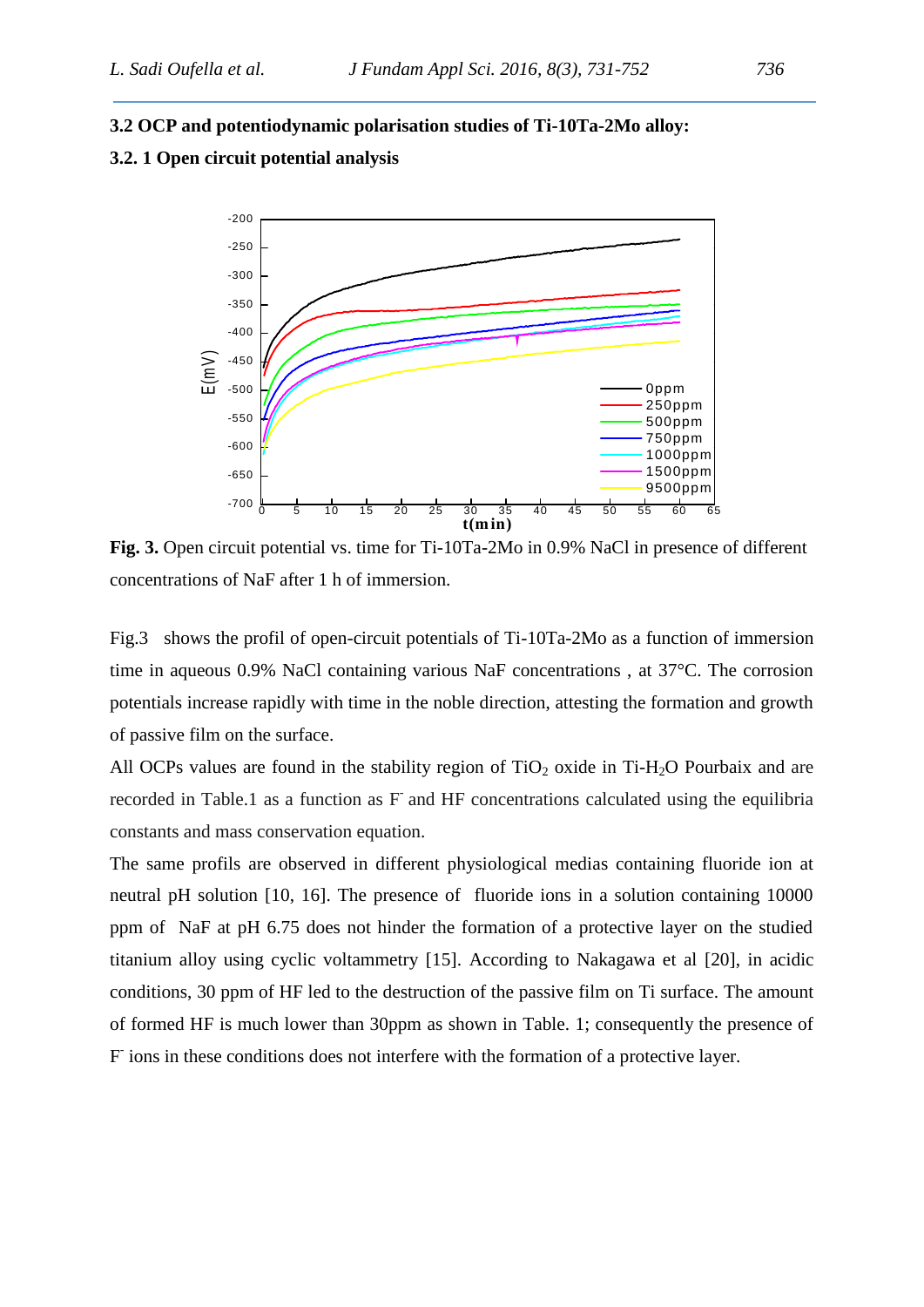| [NaF] / ppm      | measured pH | [HF]/(ppm)     | [F]/(ppm)      | E(mV)     |
|------------------|-------------|----------------|----------------|-----------|
| $\boldsymbol{0}$ | 5.5         | $\overline{0}$ | $\overline{0}$ | $-235,02$ |
| 250              | 6.03        | 0.36           | 249.63         | $-324,24$ |
| 500              | 6.05        | 0.70           | 499.29         | $-349,14$ |
| 750              | 6.04        | 1.08           | 748.91         | $-360,21$ |
| 1000             | 6.07        | 1.34           | 99.65          | $-370,36$ |
| 1500             | 6.05        | 2.11           | 1497.88        | $-380,18$ |
| 9500             | 6.08        | 12.52          | 9487.47        | $-414,25$ |
|                  |             |                |                |           |

Table.1 Open circuit potential values as a function of calculated F<sup>-</sup>, HF and pH

## **3.2.2 Potentiodynamic polarisation studies**



**Fig. 4.** Potentiodynamic polarization curves for Ti-10Ta-2Mo in 0.9% NaCl containing different NaF concentrations.

Potentiodynamic polarization curves of Ti-10Ta-2Mo in 0.9% NaCl solution containing different of fluoride concentrations ions at 37°C are illustrated in Fig. 4. For all NaF concentrations, the alloy reaches a stable passive current densities and no breakdown potential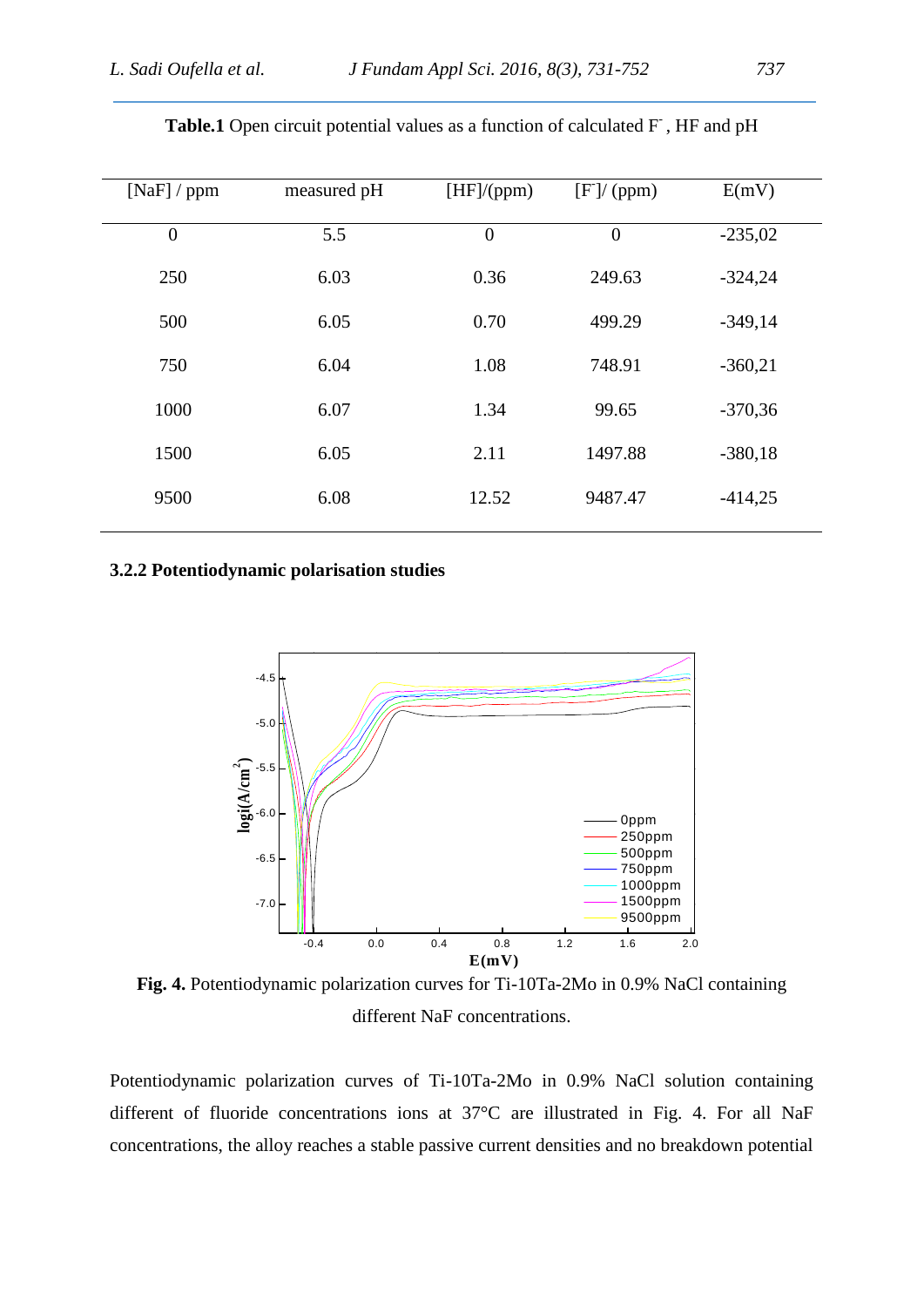is observed in the range potential test (until to 2 V vs. SCE). This indicates that the passive film formed on the surface of Ti-10Ta-2Mo alloy is very integral and protective.

The corresponding corrosion parameters calculated using Tafel extrapolation method Ti- 10Ta-2Mo alloy are compiled in Table. 2.

There is a cathodic shift in  $E_{corr}$  from -405 mV to -501.3 mV vs. SCE and an increase in  $i_{corr}$ from 0.21 $\mu$ A/cm<sup>2</sup> to1.24  $\mu$ A/cm<sup>2</sup> with the increase in fluoride ion concentration, indicating their negative effect.

The obtained values of i<sub>corr</sub> and i<sub>pass</sub> are in order of 10<sup>-7</sup> to 10<sup>-6</sup> A/cm<sup>2</sup> and are lower than those obtained by some authors [6, 16], indicating the good corrosion resistance of the studied alloy. In 0.9% NaCl containing 9500 ppm NaF, the  $i_{corr}$  and  $i_{pass}$  obtained are respectively about 1.24 $\mu$ A/cm<sup>2</sup> and 25.67  $\mu$ A/cm<sup>2</sup> but Kumar et al [5] found in their studies that the values of i<sub>corr</sub> and i<sub>pass</sub> for Ti–15Mo (richer in Mo) in the same medium were respectively 2.30  $\mu$ A/cm<sup>2</sup> and  $i_{pass}$  732 $\mu$ A/cm<sup>2</sup>. Ti-10Ta-2Mo performed well than Ti-15Mo richer in Molybdenum.

| NaF/     | HF/(ppm) |      |           | $i_{corr}(\mu A/cm^2)$ $E_{corr}(mV)$ $i_{pass}(\mu A/cm^2)$ $B_a(mV/dec)$ $B_c(mV/dec)$ |        |          |
|----------|----------|------|-----------|------------------------------------------------------------------------------------------|--------|----------|
| (ppm)    |          |      |           |                                                                                          |        |          |
| $\theta$ | 0.00     | 0.21 | $-405.02$ | 12.26                                                                                    | 118.91 | $-85.31$ |
| 250      | 0.36     | 0.62 | $-459.25$ | 16.27                                                                                    | 90.32  | $-84.72$ |
| 500      | 0.70     | 0.56 | $-477.63$ | 19.92                                                                                    | 87.67  | $-78.57$ |
| 750      | 1.08     | 0.55 | $-498.19$ | 22.82                                                                                    | 98.52  | $-72.02$ |
| 1000     | 1.34     | 0.66 | $-498.51$ | 24.67                                                                                    | 63.73  | $-70.13$ |
| 1500     | 2.11     | 0.72 | $-458.92$ | 23.78                                                                                    | 57.22  | $-68.22$ |
| 9500     | 12.52    | 1.24 | $-501.36$ | 25.76                                                                                    | 48.95  | $-65.15$ |
|          |          |      |           |                                                                                          |        |          |

**Table 2** Electrochemical parameters of Ti-10Ta-2Mo in 0.9NaCl containing different NaF concentrations obtained from the anodic polarization curves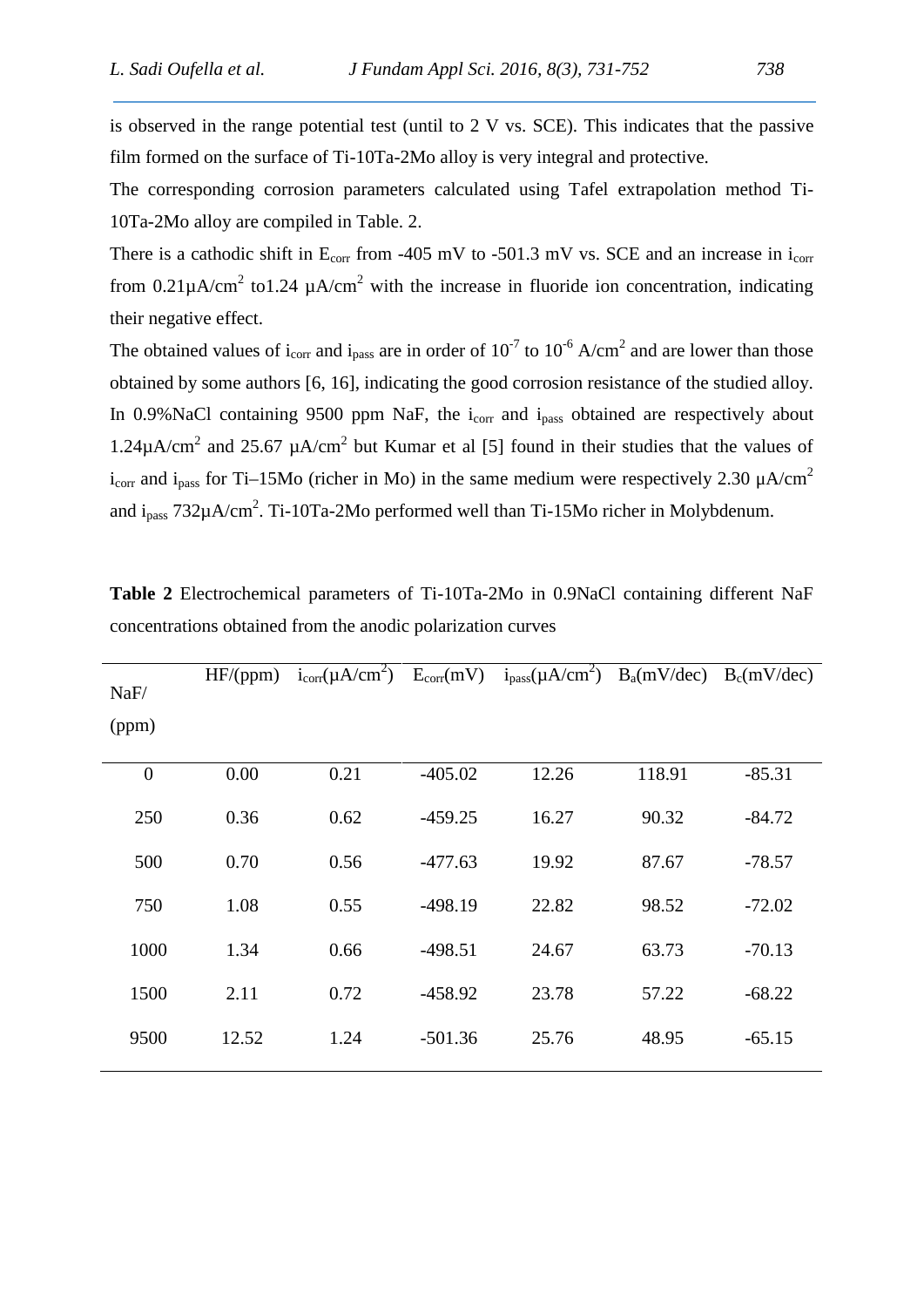#### **3.2.3 Cyclic voltammetry analysis**

Cyclic voltammograms recorded for Ti-10Ta-2Mo2Mo in 0.9% NaCl with various NaF concentrations are shown in Fig.5. They display a region of formation and growth of the anodic oxide in the passive region during the cathodic-anodic potential scan, reaching a current plateau. In the reverse scan, the current density value was reduced rapidly to values close to zero, without reduction of the oxide film formed. The fact that no pitting corrosion occurred in the potential scans in solutions suggests a high resistance to corrosion in the Ti- 10Ta-2Mo alloy studied at the different NaF concentrations. The presence of fluoride ions did not prevent the formation of a protective layer at the surface of the alloy because of the small amount of HF formed at all aqueous solutions.

Similar passive behavior characteristic of valve metals was found by [9, 31, 34] but with higher passive current plateau. For example, A. V. Rodrigues [37] found when studying Ti- 15Mo in Ringer solution at 25 $^{\circ}$ C that the passive plateau currents are between 300 $\mu$ A/cm<sup>2</sup> and  $800\mu A/cm^2$  which are very higher than those obtained in our study, varying between 12.26 $\mu$ A/cm<sup>2</sup> and 25.76  $\mu$ A/cm<sup>2</sup>, in addition our study was carried out at 37°C. The Ti-10Ta-2Mo shows a better passive behavior than other materials richer in molybdenum.



**Fig. 5.** Cyclic voltammograms for Ti-10Ta-2Mo alloy in 0.9% NaCl containing various NaF concentrations; scan rate 5mV/s.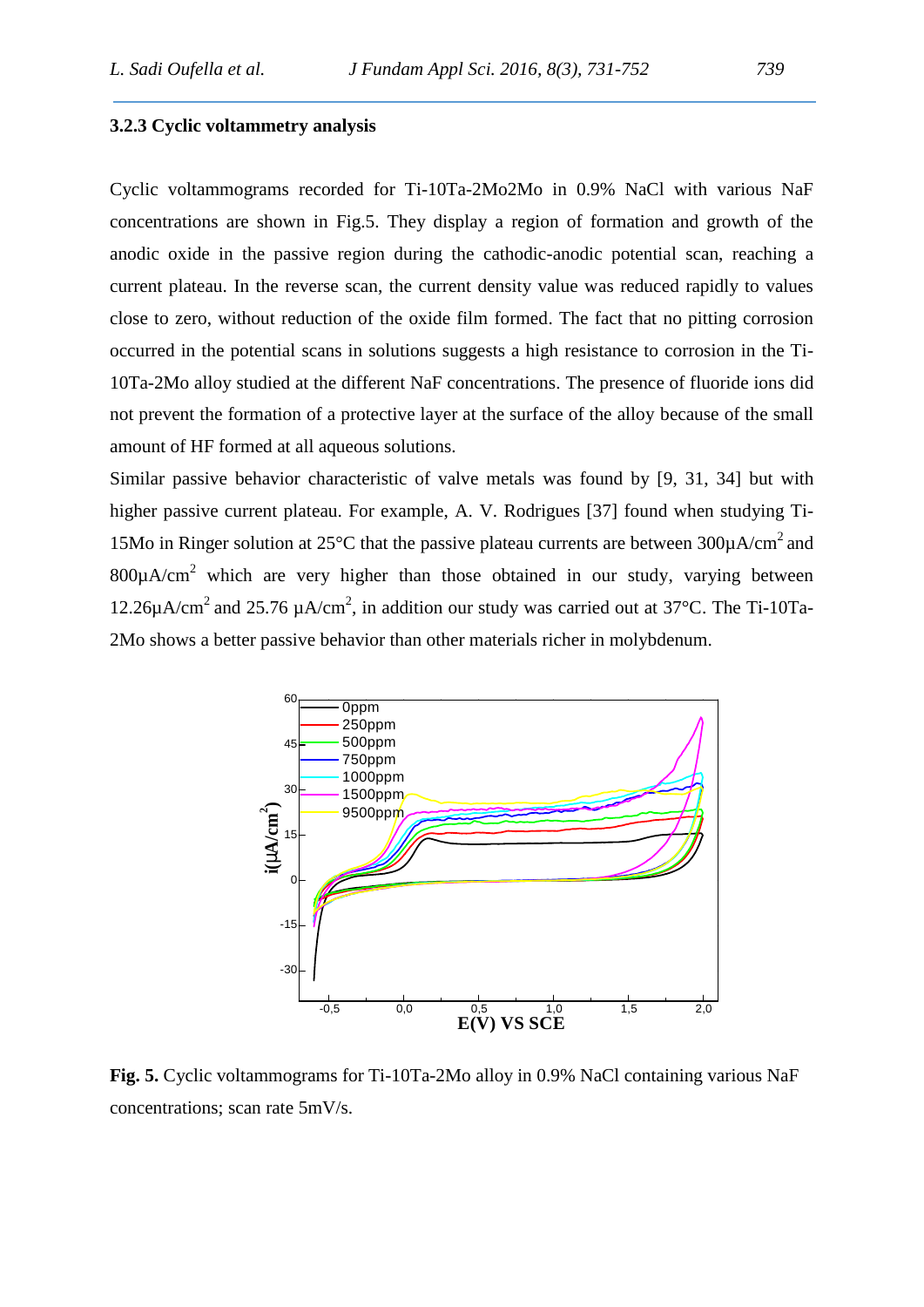#### **3.2.4. EIS data analysis**

The EIS measurements of Ti-10Ta-2Mo in 0.9% NaCl solution with various concentrations of fluoride ion are presented through Nyquist and Bode phase plots.

The Nyquist diagrams show incomplete semicircles (Fig.6.a), whose diameter decreases slightly with increasing NaF concentration, denoting the dependence of the impedance values on the fluoride ion concentration. The decrease in resistance and increase in capacitance suggests the negative influence of fluoride ions on the corrosion resistance of Ti–10Ta-2Mo alloy and supports the observations made by potentiodynamic polarization studies.

For highly corrosion resistance materials, the corrosion resistance may even reach  $10<sup>5</sup>$ -10<sup>6</sup>  $\text{cm}^2$  [16, 35]. Therefore, in this study the alloy still maintained good corrosion resistance, though the presence of fluoride led to a decrease in resistance. In our study, the obtained resistance R<sub>ct</sub> values are between 17.47 k .cm<sup>2</sup> and 134.85 K .cm<sup>2</sup> and are high enough to admit the good performance of the studied alloy. In addition, these values are higher than those obtained by some authors [5, 16]. S. Kumar [5] found only 65.8 K  $\cdot$  cm<sup>2</sup> for Ti-15Mo richer in Molybdenum in 0.9NaCl without fluoride, in our study  $R_b$  is about 134.85 K .cm<sup>2</sup>; in 0.9%NaCl containing 9500ppm of fluoride, S. Kumar found about 6.64 K  $\cdot$  cm<sup>2</sup> and we found in our study 17.47 K .cm<sup>2</sup>. Also, A.M. Al-Mayouf et al [16] found lower value of  $R_b$ for Ti6Al4V and Ti-30Cu-10Ag studied in artificial saliva at pH 7.2 without and with fluoride presence. The alloy Ti-10Ta-2Mo performs better compared to some alloys cited in the literature, confirming its suitability for biomedical applications.

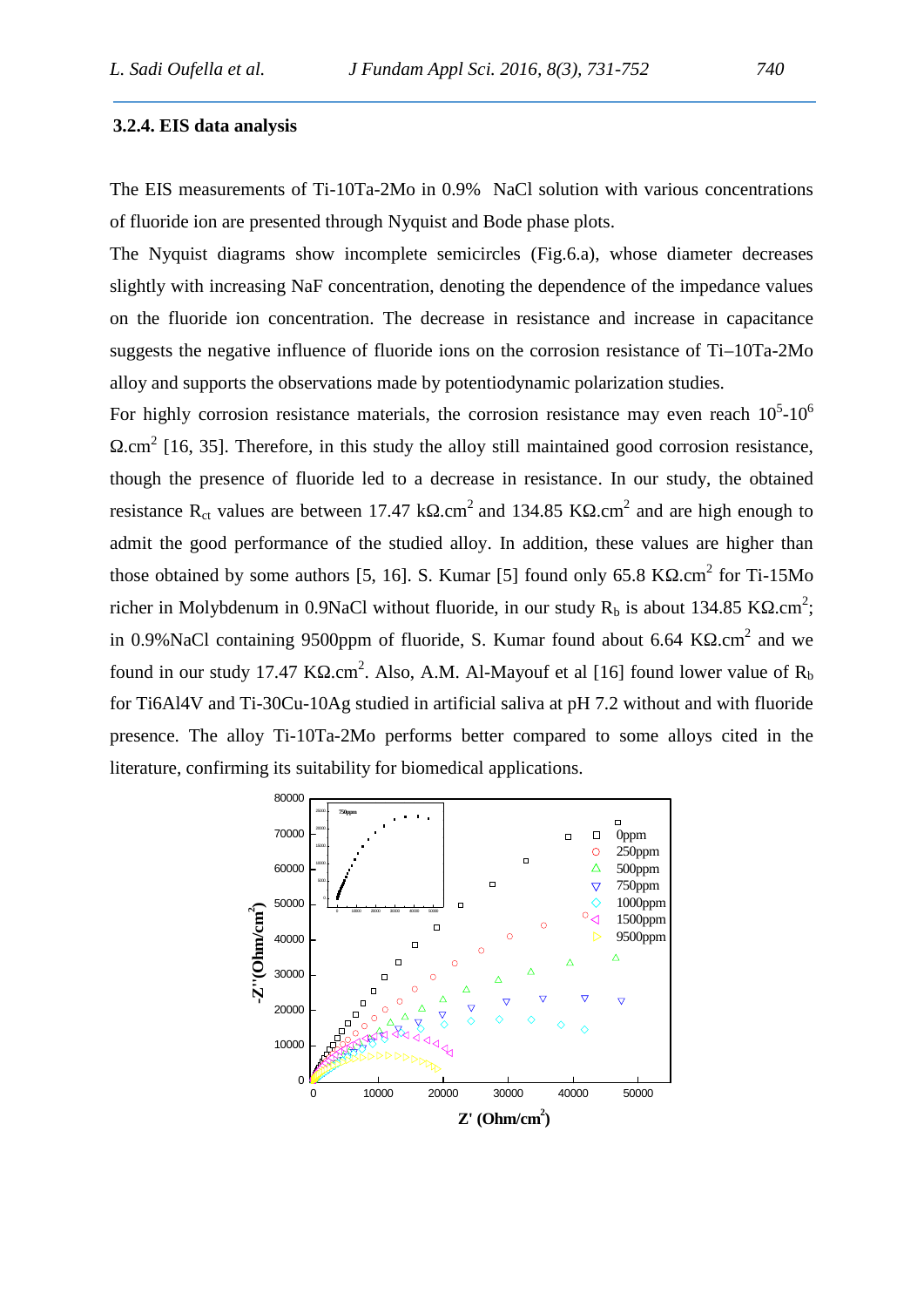**Fig.6 (a).** Nyquist plots of Ti–10Ta-2Mo alloy in natural 0.9% NaCl without and with varying NaF concentrations .

The Bode phase angle plots presented in Fig.6 (b) show two peaks revealing the involvement of two relaxation time constants, attributed to the bi-layered oxide surface consisting of a porous outer layer and a barrier inner layer [17,18]. The phase angle maximum approaching - 90° at intermediate frequencies is typical for a passive surface indicating good corrosion resistance of the studied alloy.



**Fig.6 (b).** Bode phase angle plots for Ti–10Ta-2Mo alloy in 0.9%NaCl without and with varying NaF concentrations.

An equivalent electrical circuit (ECC) consisted of  $\text{Rs}(C_1R_1)(C_dR_{ct})$  was used to model the impedance spectra data (Fig.7) .  $R_s$  is the solution resistance,  $C_1$  and  $R_1$  are the capacitance and resistance of the oxide film, respectively.  $C_{d}$  is the capacitance of the double layer and  $R_{ct}$ is the resistance charge transfer. This EEC was already proposed by different authors to fit the impedance data for titanium and titanium alloys [3, 4, 17, 18, 19, 22 36, 37]. The different electrochemical parameters derived from the impedance spectra simulated by ZView software are recorded in Table.3.

The layer at the interface cannot be considered as an ideal capacitor and the constant phase element (CPE) was often used as a substitute for the ideal capacitor. The impedance of CPE is given by:

$$
Z_{CPE} = [C(j\tilde{S})^n]^{-1}.
$$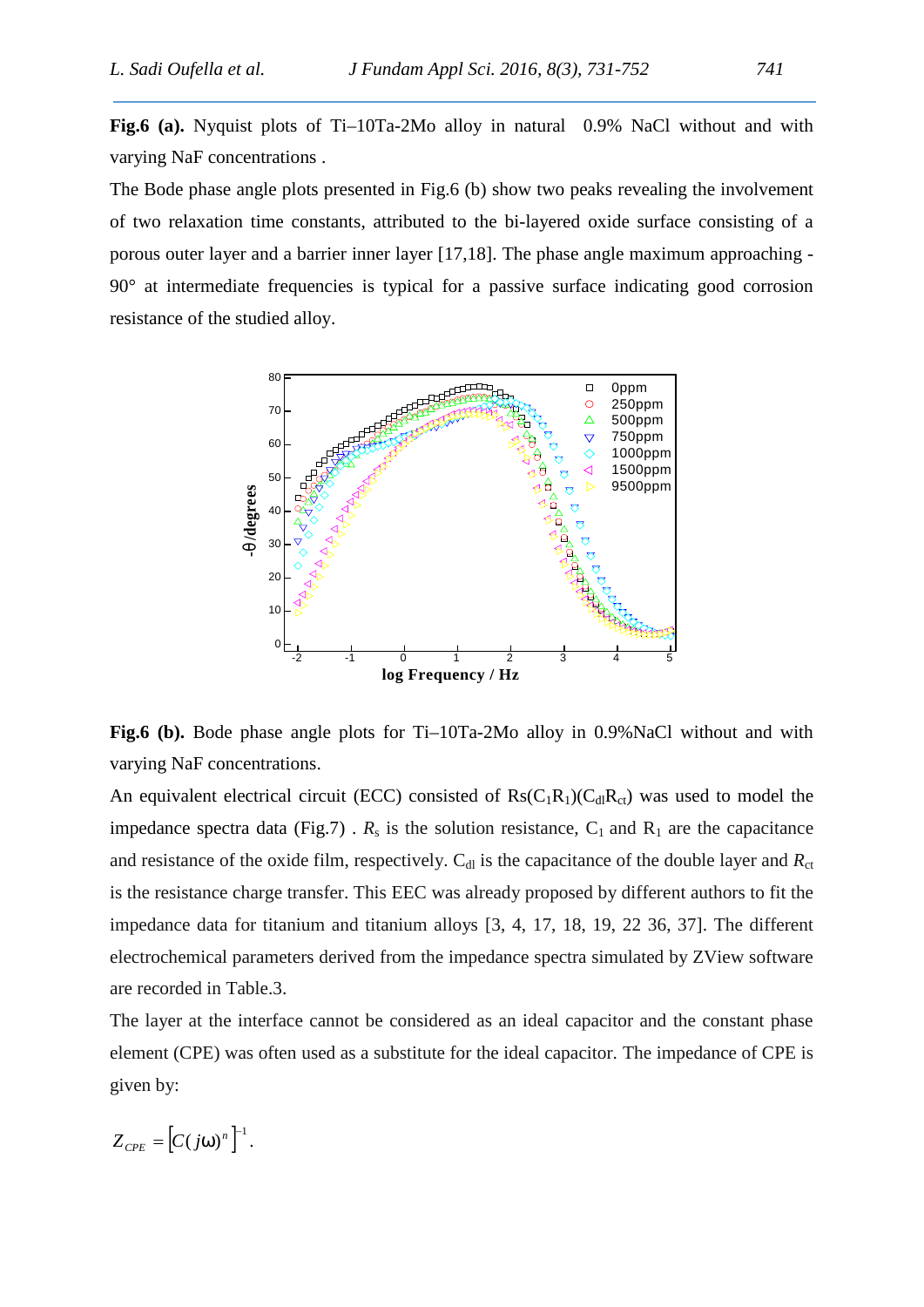Where, C is the capacitance, (j) is the complex variable for sinusoidal perturbations with  $w = 2ff$ , and n is related to non-uniform current distribution due to surface roughness or inhomogeneity [21].



**Fig. 7.** The equivalent circuit used for the modeling of the impedance spectra for Ti-10Ta– 2Mo alloy in 0.9%NaCl without and with fluoride presence

**Table. 3** Electrochemical parameters derived from the impedance spectra in 0.9%NaCl containing different NaF concentrations.

|            |       | $R_s$ cm <sup>2</sup> ) $C_1$ (F.cm <sup>-2</sup> ) n <sub>1</sub> |      |      | $R_1$ ( .cm <sup>2</sup> ) $C_{dl}(F.cm^{-2})$ | n <sub>2</sub> | $R_{ct}$ .cm <sup>2</sup> ) |
|------------|-------|--------------------------------------------------------------------|------|------|------------------------------------------------|----------------|-----------------------------|
|            |       |                                                                    |      |      |                                                |                |                             |
| 0ppm       | 18.93 | $1.17.10^{-5}$                                                     | 0.89 | 5795 | $2.83.10^{-5}$                                 | 0.90           | 134850                      |
| $250$ ppm  | 13.68 | $5.16.10^{-5}$                                                     | 0.81 | 4254 | $3.88.10^{-5}$                                 | 0.86           | 88680                       |
| $500$ ppm  | 10.82 | $5.89.10^{-5}$                                                     | 0.79 | 3134 | $4.71.10^{-5}$                                 | 0.84           | 68100                       |
| 750ppm     | 5.51  | $5.79.10^{-5}$                                                     | 0.80 | 1475 | $7.13.10^{-5}$                                 | 0.85           | 53047                       |
| $1000$ ppm | 5.34  | $5.92.10^{-5}$                                                     | 0.75 | 1666 | $10.23.10^{-5}$                                | 0.83           | 45091                       |
| $1500$ ppm | 17.97 | $6.20.10^{-5}$                                                     | 0.77 | 8805 | $12.53.10^{-5}$                                | 0.82           | 29896                       |
| $9500$ ppm | 11.4  | $6.56.10^{-5}$                                                     | 0.71 | 3983 | $14.52.10^{-5}$                                | 0.83           | 17478                       |
|            |       |                                                                    |      |      |                                                |                |                             |

**3.3 OCP measurements and potentiodynamic polarisation studies of Ti-10Ta-2Mo alloy at pH 2**

**3.3.1 Open circuit potential analysis at pH 2**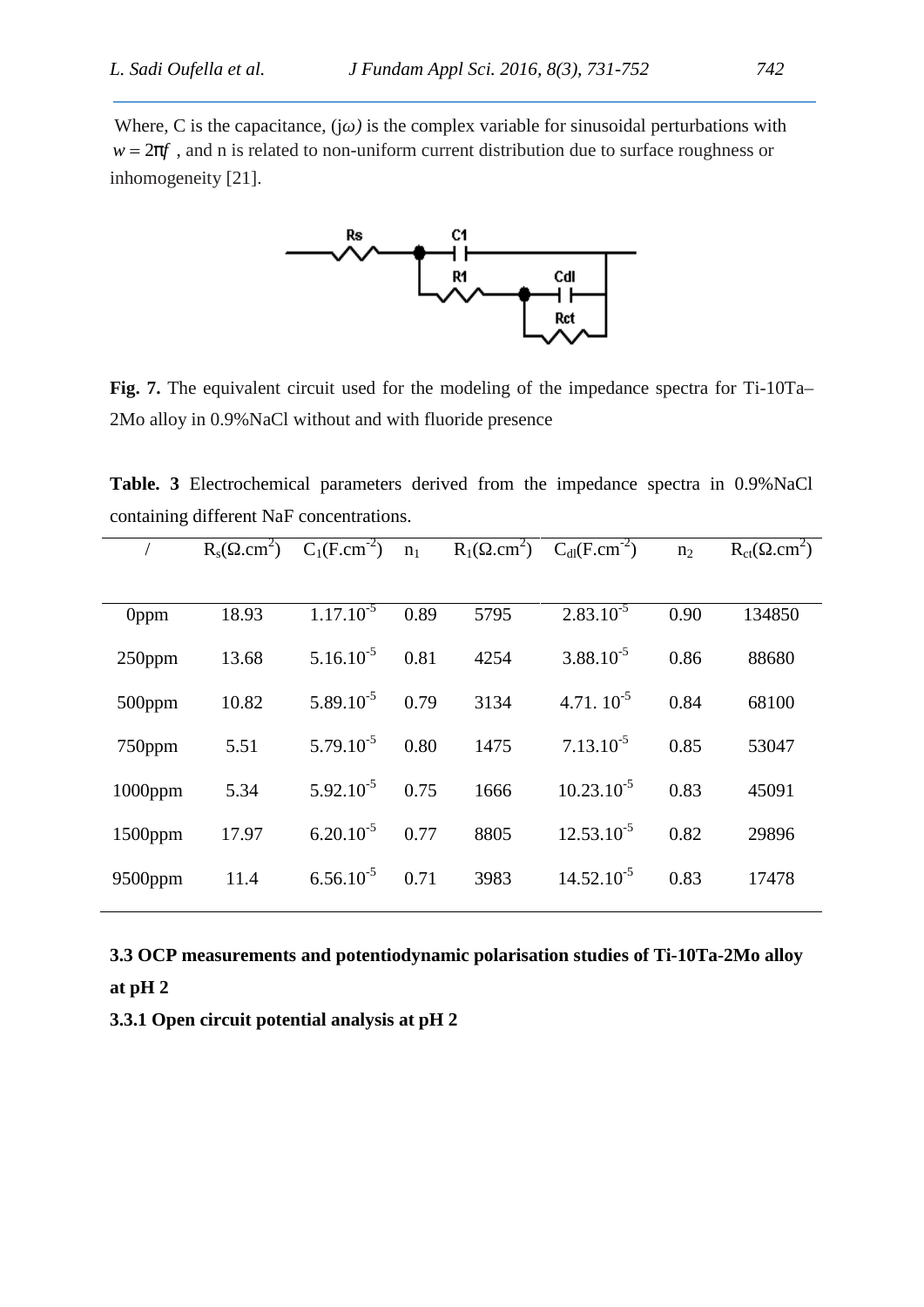

**Fig . 8.** Variation of open circuit potential with exposure time for Ti-10Ta-2Mo in acidified 0.9%NaCl, containing various NaF concentrations (0 to 9500ppm) at pH 2.

Fig.8 shows the variation of OCP for Ti-10Ta-2Mo in 0.9% NaCl without and with different fluoride concentrations at pH 2.

For 0.9% NaCl of pH 2 without fluoride, the OCP shifts on the noble direction, attesting the development of passive films on the studied alloy. In 0.9% NaCl of pH 2 containing fluoride, the OCPs drop sharply to very negative values and then start to increase and reach a constant value. Similar behavior was observed by other authors [38, 8, 16], but with more negative values of OCP.

The open circuit potential obtained in our study in 0.9%NaCl containing fluoride varies between -428mV and -796mV after 1h of immersion, values which are more noble but those obtained by A. Robin [8] for CP-Ti, Ti-5Nb-13Zr, Ti-13Nb-13Zr and Ti-20Nb-13Zr in Ringer's solution of pH 3 containing 1000 ppm F, the values are between -881 mV and - 964mV respectively. The OCP values found by A.M Al-Mayouf [16] for Ti and Ti-6Al-4V in artificial saliva of pH 3.0 containing only 0.01M fluoride are about -952MmV and -924mV, respectively.

Such a decrease in potential denotes the active behavior of the studied alloy [32, 39, 40]. At pH 2, F ions are hydrolyzed and the HF amount formed increases with increasing NaF added to 0.9% NaCl solution. Table.4 reports the calculated concentration of and HF, F for pH=2 at different fluoride ions and the corresponding open circuit potential after 1Sec, 1min and 1h. It is clear that the concentration of HF formed increases with increasing NaF added to the base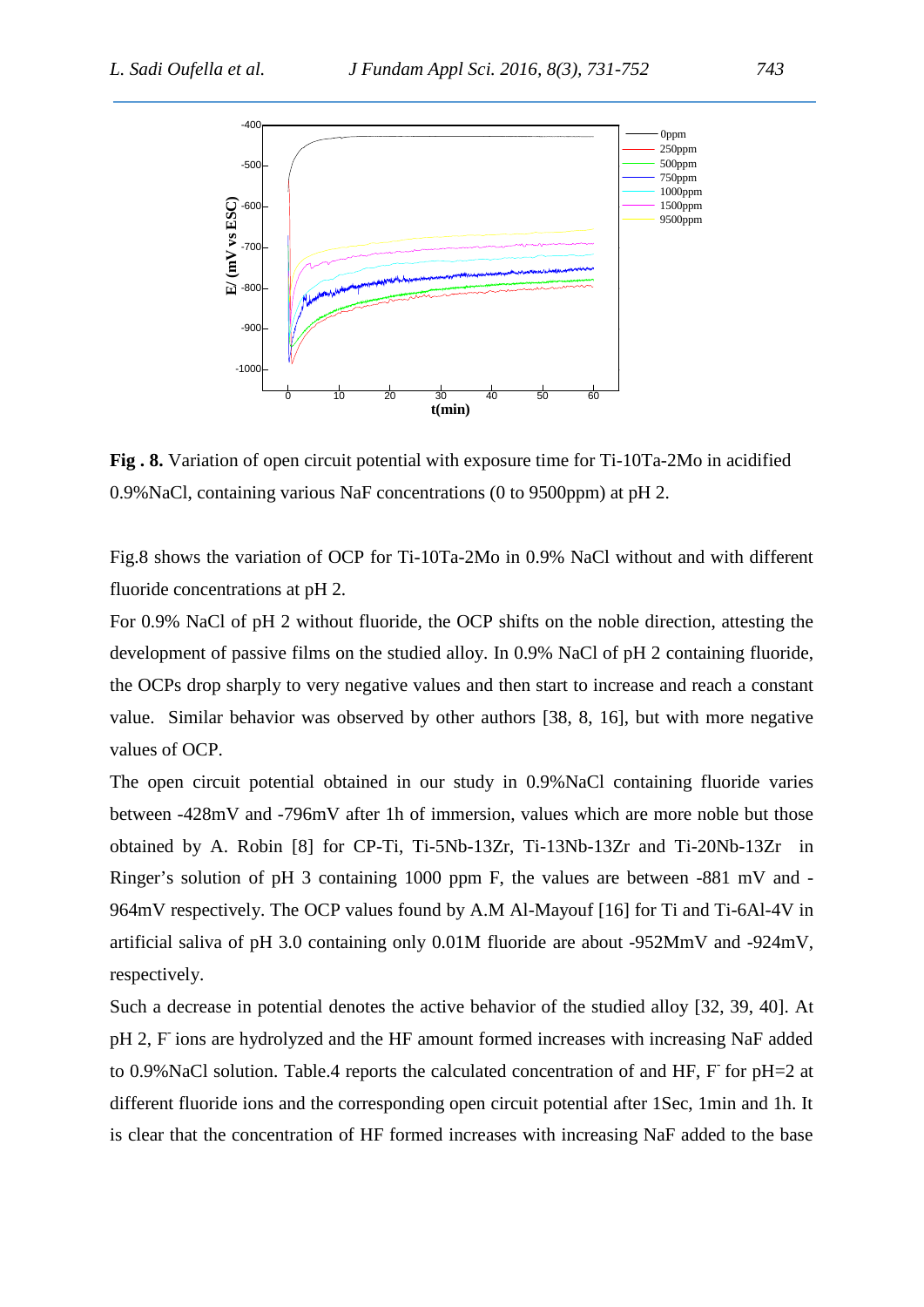solution 0.9%NaCl at pH 2, this lead to the destruction of the passive layer. Visual inspection confirms the macroscopic corrosion and the roughness of the alloy surface.

**Table.4** Open circuit potential values after 1sec, 1min and 60 min of immersion at pH 2 obtained from the OCP measurement

| [ $NaF$ ] ppm | HF/ppm  | $F - /ppm$ | $E(mV)$ after    | $E$ (mV) after   | $E(mV)$ after |
|---------------|---------|------------|------------------|------------------|---------------|
|               |         |            | 1 <sub>sec</sub> | 1 <sub>min</sub> | 1H            |
| $\mathbf{0}$  | 0.00    | 0.00       | $-562.08$        | $-486.01$        | $-428.31$     |
| 250           | 235.18  | 14.82      | $-534.25$        | $-985.21$        | $-796.23$     |
| 500           | 470.36  | 29.63      | $-794.32$        | $-943.12$        | $-778.41$     |
| 750           | 705.55  | 44.45      | $-670.63$        | $-980.14$        | $-752.14$     |
| 1000          | 940.73  | 59.27      | $-749.12$        | $-917.41$        | $-715.12$     |
| 1500          | 1411.1  | 88.90      | $-355.47$        | $-886.23$        | $-690.21$     |
| 9500          | 8936.97 | 563.03     | $-796.21$        | $-836.31$        | $-657.08$     |

**3.3.2 Potentiodynamic polarisation studies at pH 2**



with varying NaF concentrations at pH 2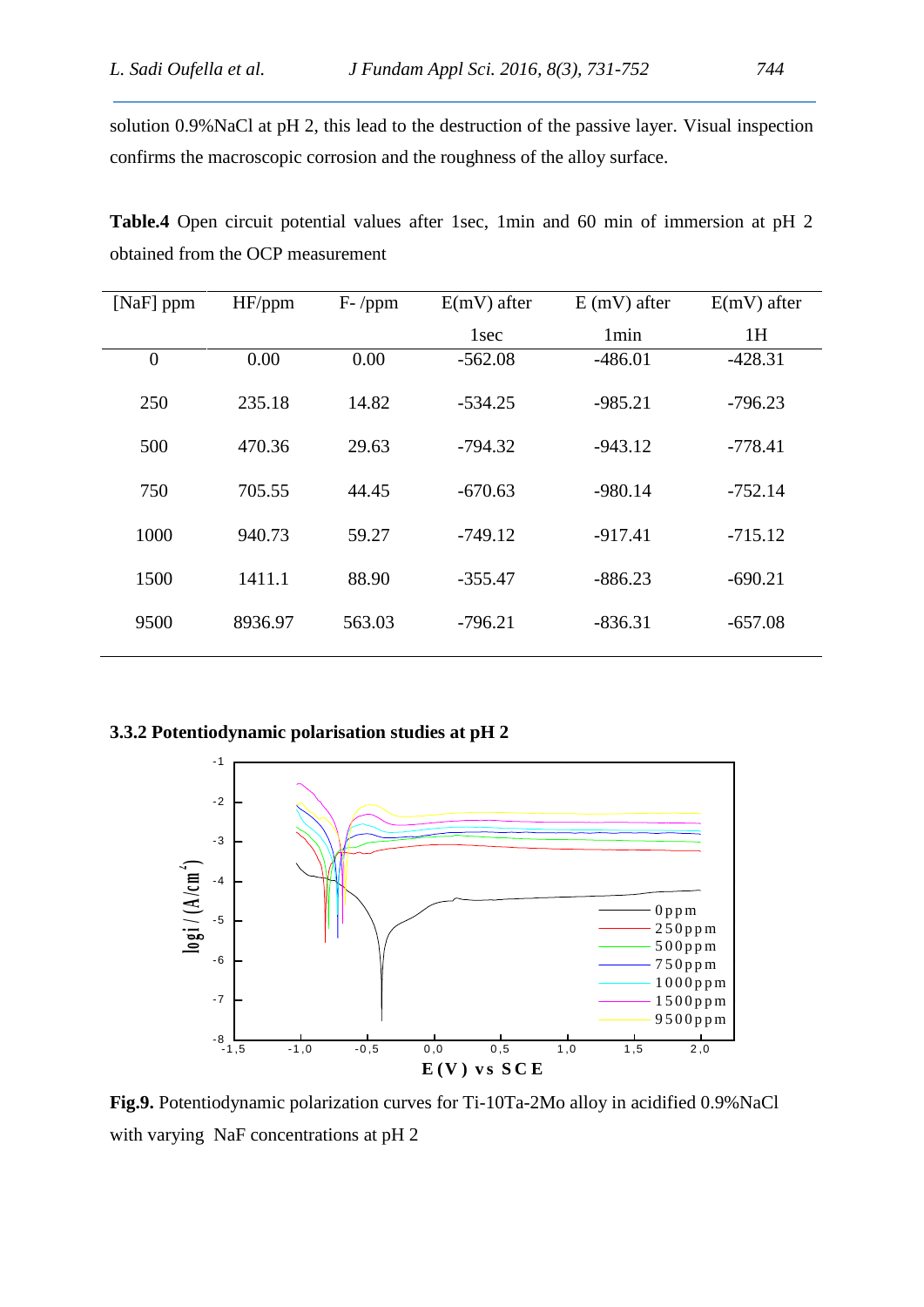The anodic polarization curves of Ti-10Ta-2Mo in 0.9% NaCl solution of pH 2, containing various NaF concentrations are presented in Fig. 9. These curves present a noticeable active passive transition, which supports the spontaneous active behavior of Ti-10Ta-2Mo at OCP under these conditions. Similar results were obtained for Ti, Ti-6Al-7Nb and Ti-6Al-4V alloys in 0.1%NaF [38] and for CP-Ti, Ti-5Nb-13Zr, Ti-13Nb-13Zr and Ti-20Nb-13Zr in Ringer's solution of pH 2 containing 1000 ppm of fluorides [8].

The active behavior was attributed to the presence of hydrofluoric acid HF which dissolves the oxide film on the surface of the alloy via the formation of Ti-F compounds such as  $TiF_3$ , TiF<sub>4</sub>, and TiOF<sub>2</sub> according to the following reactions [20]:

| $TiO_2 + 2HF \rightarrow TiOF_2 + H_2O$ |  |  |  |
|-----------------------------------------|--|--|--|
|-----------------------------------------|--|--|--|

 $TiO_2 + 4HF \rightarrow TiF_4 + 2H_2O$  (2)

 $Ti, O_3 + 6HF \rightarrow 2TiF_3 + 3H_2O$  (3)

Table.5 reports the different electrochemical parameters as a function as the formed HF concentration. The corrosion current densities *icorr* and passive current densities *ipass* increased nearly 3 and 2 order of magnitude respectively in 0.9%NaCl containing fluoride ions at pH 2, when compared to the values measured for 0.9% NaCl without fluoride ions. The same tendency was found in several studies [8, 16, 20, 21, 38, 40].

| [NaF]          | HF     | $E_{cor}/mV$ |       | $I_{cor}/\mu A/cm^2$ $i_{pass}(\mu A/cm^2)$ $B_a(mV/dec)$ |         | $B_c$     |
|----------------|--------|--------------|-------|-----------------------------------------------------------|---------|-----------|
| (ppm)          | (ppm)  |              |       |                                                           |         | (mV/dec)  |
| $\overline{0}$ | 0.00   | $-391$       | 0.72  | 25.23                                                     | 109.42  | $-89.22$  |
| 250            | 235.18 | $-720$       | 170.7 | 676.82                                                    | 117.504 | $-94.51$  |
| 500            | 470.36 | $-792$       | 240.3 | 1096.47                                                   | 125.32  | $-98.13$  |
| 750            | 705.55 | $-723$       | 333.1 | 1737.80                                                   | 140.41  | $-104.51$ |
| 1000           | 940.73 | $-725$       | 689.5 | 2045.73                                                   | 147.93  | $-105.12$ |
| 1500           | 1411.1 | $-686$       | 738.2 | 3162.27                                                   | 150.11  | $-107.94$ |
|                |        |              |       |                                                           |         |           |

**Table. 5** Electrochemical parameters of Ti-10Ta-2Mo in 0.9%NaCl containing different NaF concentrations at pH 2 obtained from the anodic polarization curves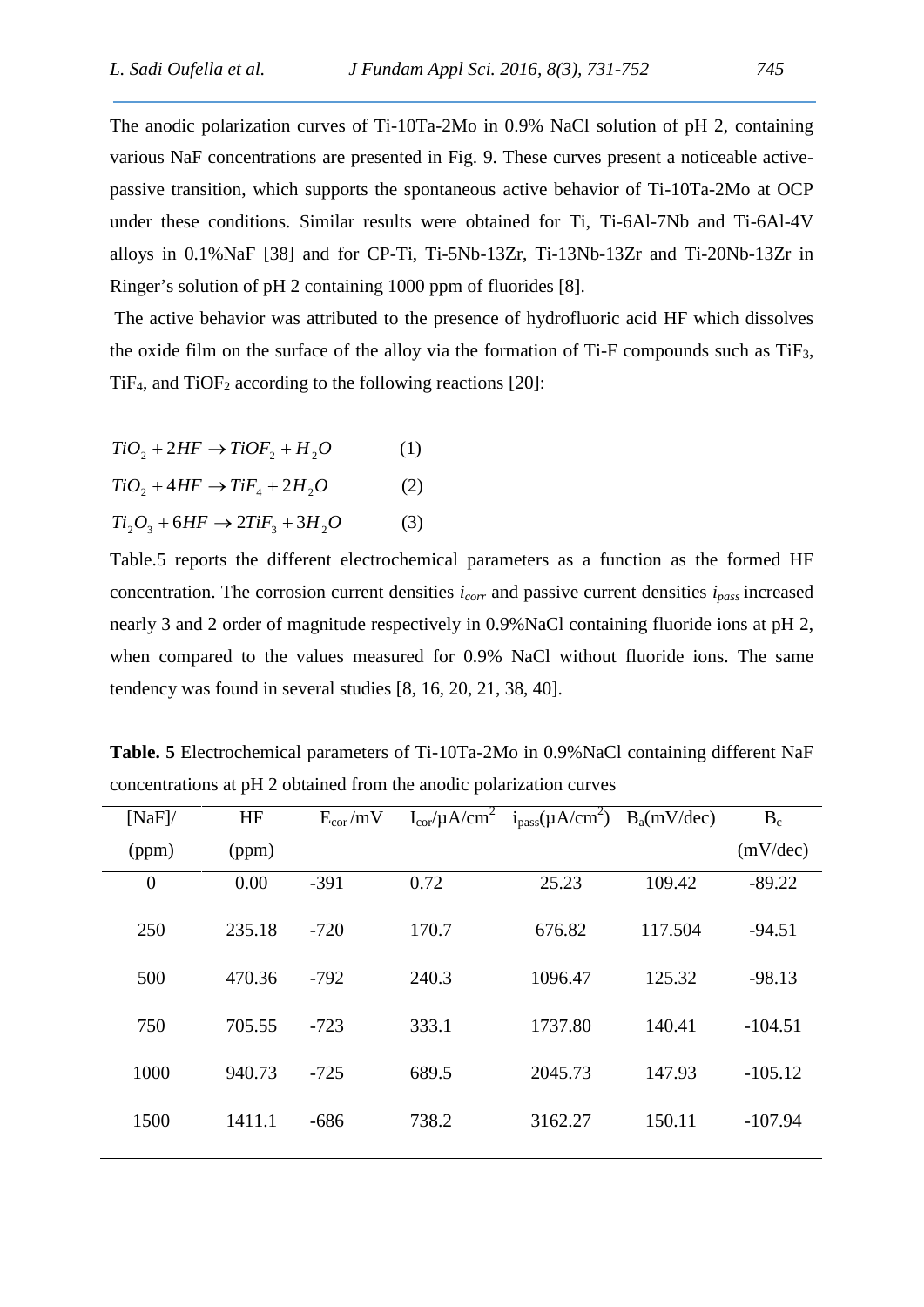|      | J Fundam Appl Sci. 2016, 8(3), 731-752<br>L. Sadi Oufella et al. |      |       |         | 746    |           |  |
|------|------------------------------------------------------------------|------|-------|---------|--------|-----------|--|
| 9500 | 8936.97.                                                         | -664 | 836.4 | 5128.13 | 156.32 | $-113.32$ |  |

#### **3.2.3. EIS data analysis at pH 2**



**Fig.10 (a).**Nyquist diagrams of Ti–10Ta-2Mo in 0.9%NaCl without and with varying NaF concentrations at 37°C at pH 2.

The impedance spectra of Ti-10Ta-2Mo alloy in 0.9%NaCl containing different fluoride ion concentrations are presented as Nyquist and bode phase angle plots and are shown in Fig.10 (a) and Fig.10 (b) respectively. The Nyquist plots without fluoride ions exhibit a small and flattened semicircle, followed by another incomplete semicircle with high impedance value. In the presence of fluoride ions, Nyquist plots are constituted of two defined semicircles characterized by very small diameters which decrease drastically as the fluoride concentration increase, indicating the great reduction in corrosion resistance. Two relaxation time constants are clearly indicated by two peaks on the phase angle plots denoting the presence of two layers at the surface (Fig.10 (b)).

The impedance data were fitted using the equivalent electrical circuit shown in Fig.7 and the different electrochemical parameters derived from the impedance spectra simulated by ZView software were recorded in Table.6.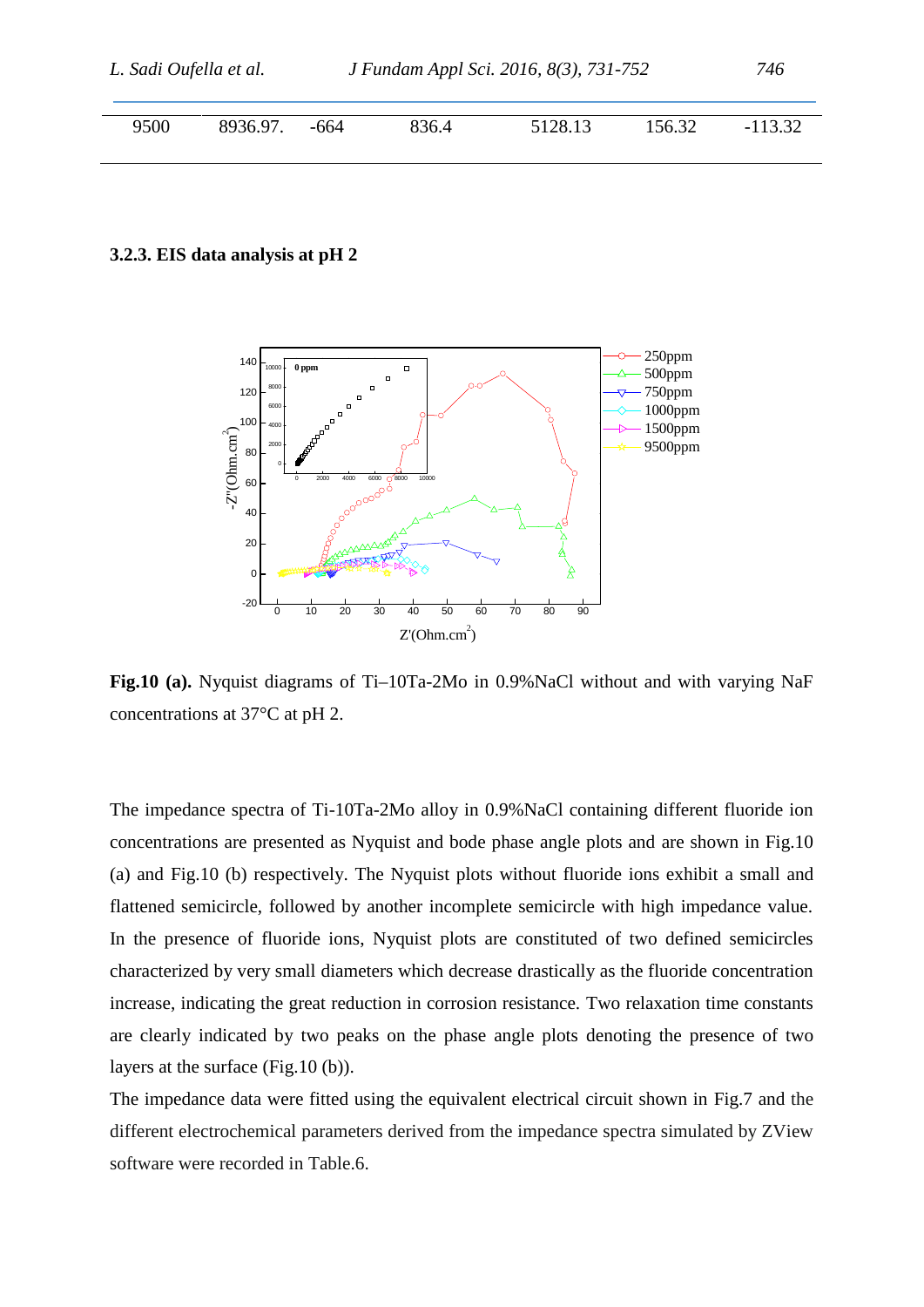

**Fig.10 (b).** Bode phase diagrams of Ti–10Ta-2Mo in 0.9%NaCl without and with varying NaF concentrations at pH 2.

The corrosion resistance of the alloy diminished significantly at pH 2 when the concentration of fluoride ions increases. Very low values of the charge transfer resistance are found and it indicates that it does not act as a barrier layer [41]. The presence of high concentration of fluoride destroyed the two layers affecting severely their corrosion resistance [42]. An identical tendency is obtained by A. Robin et al [21] but with more feeble values of charge transfer resistance.

The charge transfer obtained for Ti-10Ta-2Mo in 0.9% NaCl containing 1000 ppm of fluoride is 18.40 .cm2 (Table.6), which is higher than those obtained for Ti-6Al-4Vand Ti-23Ta alloys in saliva of pH 2 containing 1000 ppm Fluoride [21] . The charge transfer resistances are only about 2.727 and 9.995 .cm2, respectively. This comparison indicates the good performance of the studied Ti-10Ta-2Mo alloy.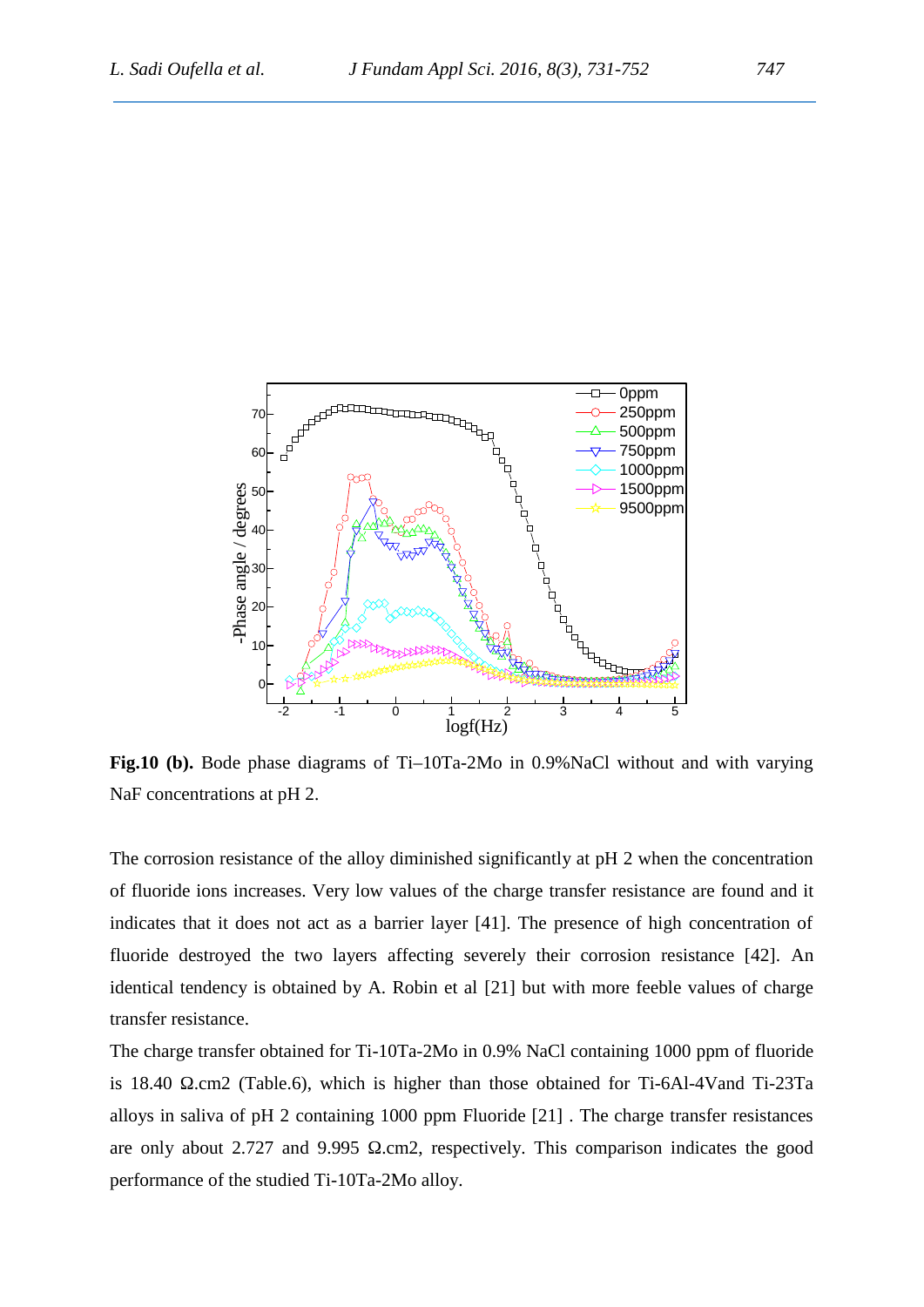|                  | .cm <sup>2</sup> )<br>$R_{\rm s}$ ( | $C_1$         | $n_{p}$ | .cm <sup>2</sup> )<br>$R_1($ | $C_{dl}$      | n <sub>b</sub> | $.cm2$ )<br>$R_{ct}$ ( |
|------------------|-------------------------------------|---------------|---------|------------------------------|---------------|----------------|------------------------|
|                  |                                     | $(F.cm^{-2})$ |         |                              | $(F.cm^{-2})$ |                |                        |
| 0 <sub>ppm</sub> | 12.21                               | 0.00024       | 0.806   | 378.30                       | 0.00026       | 0.95           | 78205                  |
| $250$ ppm        | 12.88                               | 0.0038        | 0.854   | 30.39                        | 0.021         | 0.90           | 43.62                  |
| $500$ ppm        | 12.50                               | 0.0039        | 0.875   | 23.15                        | 0.015         | 0.91           | 26.50                  |
| $750$ ppm        | 12.01                               | 0.0044        | 0.875   | 16.21                        | 0.026         | 0.92           | 24.68                  |
| $1000$ ppm       | 12.91                               | 0.0038        | 0.854   | 11.47                        | 0.026         | 0.93           | 18.40                  |
| $1500$ ppm       | 9.87                                | 0.0025        | 0.883   | 07.21                        | 0.033         | 0.95           | 06.47                  |
| 9500ppm          | 1.39                                | 0.0011        | 0.898   | 4.20                         | 0.055         | 0.98           | 3.50                   |

**Table. 6** Electrochemical parameters derived from the impedance spectra in 0.9%NaCl containing different NaF concentrations at pH 2

#### **4. CONCLUSION**

In this work, a new titanium alloy Ti-10Ta-2Mo was synthesized using the melting process in an arc furnace, under atmosphere of argon. The influence of fluoride ion concentration and pH on the electrochemical and corrosion behaviors of Ti-10Ta-2Mo in 0.9% NaCl was investigated utilizing electrochemical techniques. The main conclusions are summarized as follows:

- In natural 0.9% NaCl solution containing fluoride, the HF concentration formed was low and not sufficient to dissolves the passive film that naturally exists at the surface of the alloy. The increase in fluoride ions concentration decreases slightly the corrosion resistance of the alloy but does not interfere with the formation of a protective layer at the surface.
- Very low corrosion current densities and passive current densities (in the order of  $10^{-6}$ )  $A/cm<sup>2</sup>$ ) were obtained from the polarization curves, which is indicative of higher stability of the passive films in 0.9%NaCl with and without fluoride ions in natural 0.9% NaCl solution. High impedance values (in order of  $10^6$  cm<sup>2</sup>) were obtained corroborating with the results obtained in the OCP, potentiodynamique polarization and cyclic voltammetry techniques.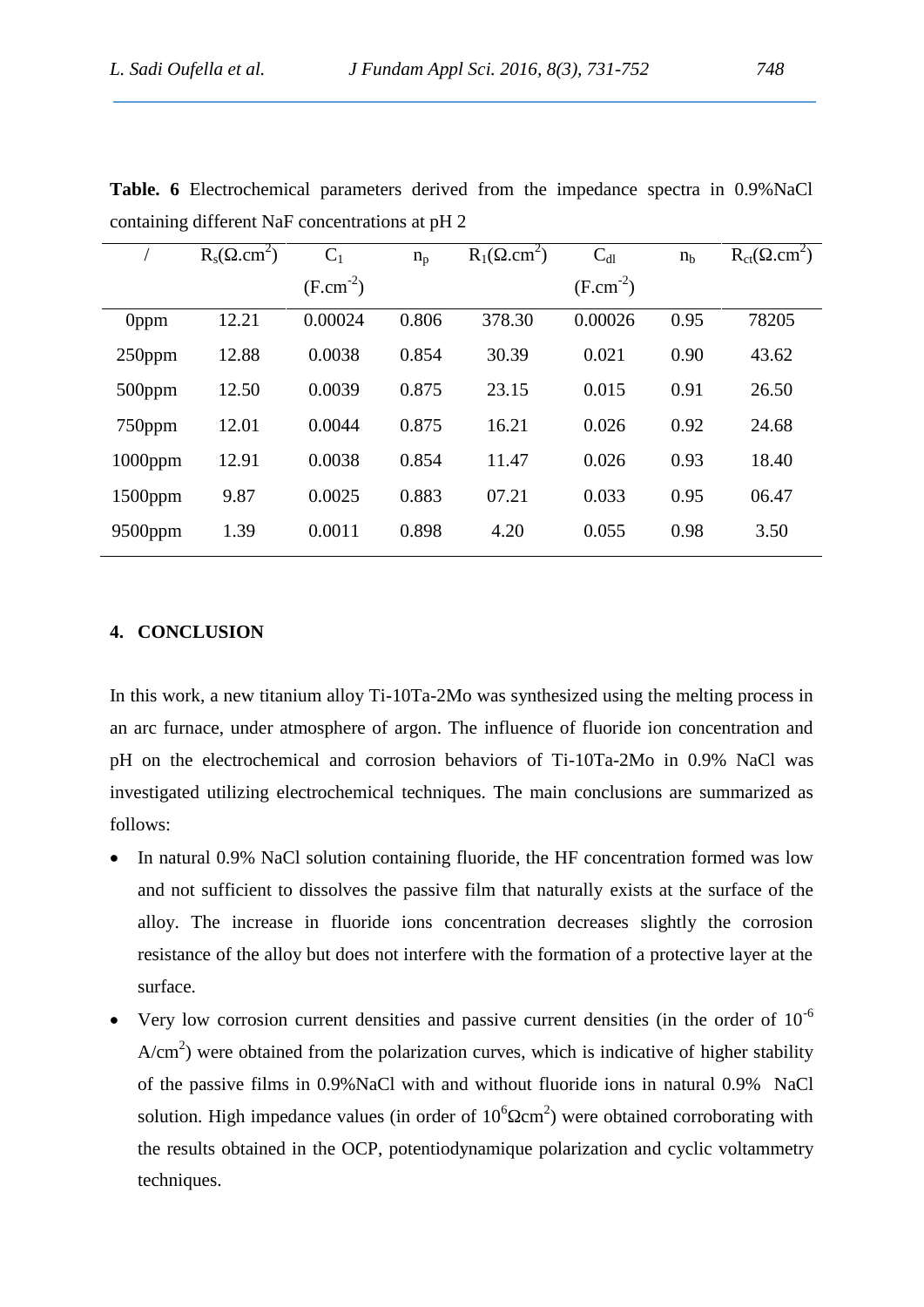- In acidified 0.9% NaCl not containing fluoride, a passive behavior is observed was observed for Ti-10Ta-2Mo, traduced by very low current densities and high impedance values.
- In acidified 0.9% NaCl solution of pH 2 containing various concentrations of fluoride, the corrosion resistance of Ti-10Ta-2Mo decreased markedly in comparison with that in a solution not containing fluoride which is due to the interaction of the alloy with the important content of HF formed at pH 2 resulting to the progressive deterioration of surface oxide film.
- At pH 2, increased fluoride increased i<sub>corr</sub> from 1.59 to 836.4  $\mu$ A/cm<sup>2</sup> and shifted E<sub>corr</sub> from -391 to -664mV, moreover, very low impedance  $(10^1 \text{ cm}^2)$  values were obtained which confirm the active state of the Ti-10Ta-2Mo under these conditions attributed to the presence of high HF concentration.
- The comparison of our results to other studies attested that Ti-10Ta-2Mo performed well than some other materials cited in the literature and is acceptable for biomedical applications.

### **5. REFERENCES**

**[1]** Huang YZ, Blackwood DJ. Characterization of titanium oxide film grown in 0.9% NaCl at different sweep rates. Electrochim. Acta., 2005, 51, (1099-1107)

**[2]** Fadl-allah Sahar A, Mohsen Q. Characterization of native and anodic oxide films formed on commercial pure titanium using electrochemical properties and morphology techniques. Appl. Surf. Sci., 2010, 256, (5849–5855)

**[3]** Pan. J, Thierry. D, Leygraf. C, Electrochemical impedance spectroscopy study of the passive oxide film on titanium for implant application. Electrochim. Acta., 1996, 41, (1143- 1153)

**[4]** Xie FX, He XB, Cao SL, Lu X, Qu XH. Structural characterization and electrochemical behavior of a laser-sintered porous Ti–10Mo alloy. Corros. Sci., 2013, 67, (217–224)

**[5]** Kumar S, Sankara Narayanan TSN. Corrosion behaviour of Ti–15Mo alloy for dental implant applications. J. Dent.,  $2008$ ,  $36$ ,  $(500 - 507)$ 

**[6]** Kumar S, Sankara Narayanan TSN. Influence of fluoride ion on the electrochemical behavior of -Ti alloy for dental implant application. Corros. Sci., 2010, 52, (1721 –1727)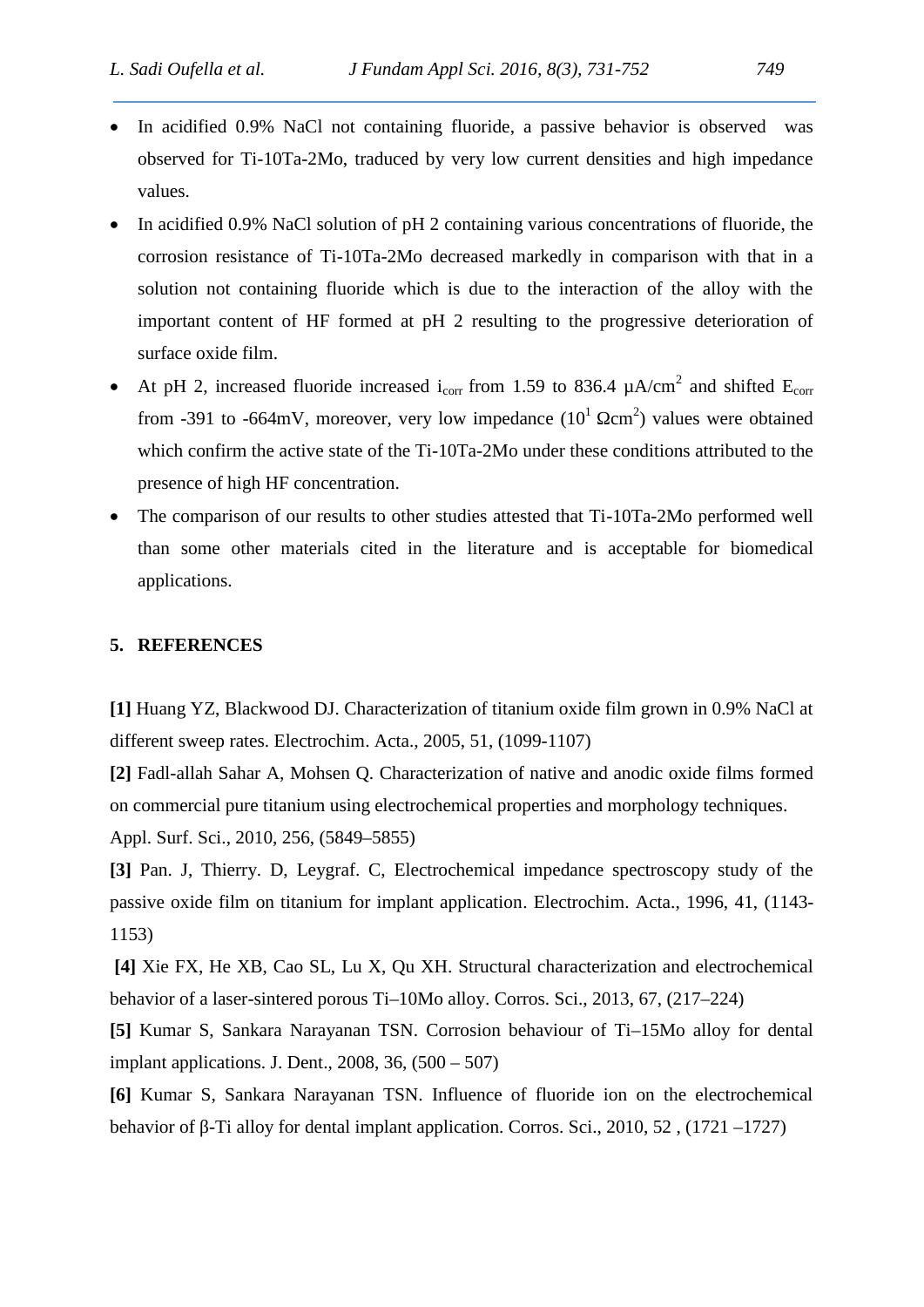**[7]** Wang BL, Zheng YF, Zhao LC. Electrochemical corrosion behavior of biomedical Ti- 22Nb and Ti- 22Nb-6Zr alloys in saline medium. Mater. Corros., 2009, 60, (788–794)

**[8]** Robin A, Carvalho OAS. Influence of pH and Fluoride Species on the Corrosion Behavior

of Ti-xNb-13Zr Alloys in Ringer's Solution. Adv. Mater. Sci. Eng., 2013, (2013), doi:

http://dx.doi.org/10.1155/2013/434975

**[9]** Oliveira NTC, Ferreira EA, Durate LT, Bggio SR, Rocha-Filho RC, Bocchi N. Corrosion resistance of anodic oxides on the Ti-50Zr and Ti-13-Nb-13-Zr alloys. Electrochim. Acta., 2006, 51, (2068-2075)

**[10]** Robin A, Carvalho OAS, Schneider SG, Schneider S. Corrosion behavior of Ti-xNb- 13Zr alloys in Ringer's solution. Mater. Corros. 2008., 59, (929-933)

**[11]** De Assis SL., Wolynec S, Costa I. Corrosion characterization of titanium alloys by electrochemical techniques. Electrochim. Acta., 2006, 51, (1815–1819)

**[12]** Assis SL, Costa I. Electrochemical evaluation of Ti-13Nb- 13Zr, Ti-6Al-4V and Ti-6Al- 7Nb alloys for biomedical application by long-term immersion tests. Mater. Corros., 2007, 58, (329–333)

**[13]** Khan MA, Williams RL, Williams DF. In-vitro corrosion and wear of titanium alloys in the biological environment. Biomater., 1996, 17, (2117–2126)

**[14]** Khan MA, Williams RL, Williams DF. The corrosion behavior of Ti-6Al-4V, Ti-6Al- 7Nb and Ti-13Nb-13Zr in protein solutions. Biomater., 1999, 20, (631–637)

**[15]** Toumelin-chemia F, Rouelle, F, Burdairon G. Corrosive properties of fluoride-containing odontologic gels against titanium. J. Dent., 1996, 24, (109-115)

**[16]** Al-Mayouf AM, Al-Swayih AA, Al-Mobarak NA, Al-Jabab AS. Corrosion behavior of a new titanium alloy for dental implant applications in fluoride media. Mater. Chem. Phys., 2004, 86, (320–329)

**[17]** Souza JCM, Barbosa SL, Ariza E, Celis JP, Rocha LA. Simultaneous degradation by corrosion and wear of titanium in artificial saliva containing fluorides. Wear., 2012, 292–293, (82–88)

**[18]** Huang HH. Electrochemical impedance spectroscopy study of strained titanium in fluoride media. Electrochim. Acta., 2002,47, (2311-2318)

**[19]** Souza JCM., Barbosa SL, Ariza E, Henriques M, Teughels W, Ponthiaux P, Celis JP , Rocha LA. How do titanium and Ti6Al4V corrode in fluoridated medium as found in the oral cavity? An in vitro study. Mater. Sci. Eng. C., 2015, 47, (384–393)

**[20]** Nakagawa M, Matsuya S, Shiraishi T, Ohta M. Effect of fluoride concentration and pH on corrosion behavior of titanium for dental use. J. Dent. Res., 1999, 78(9), (1568 – 1572)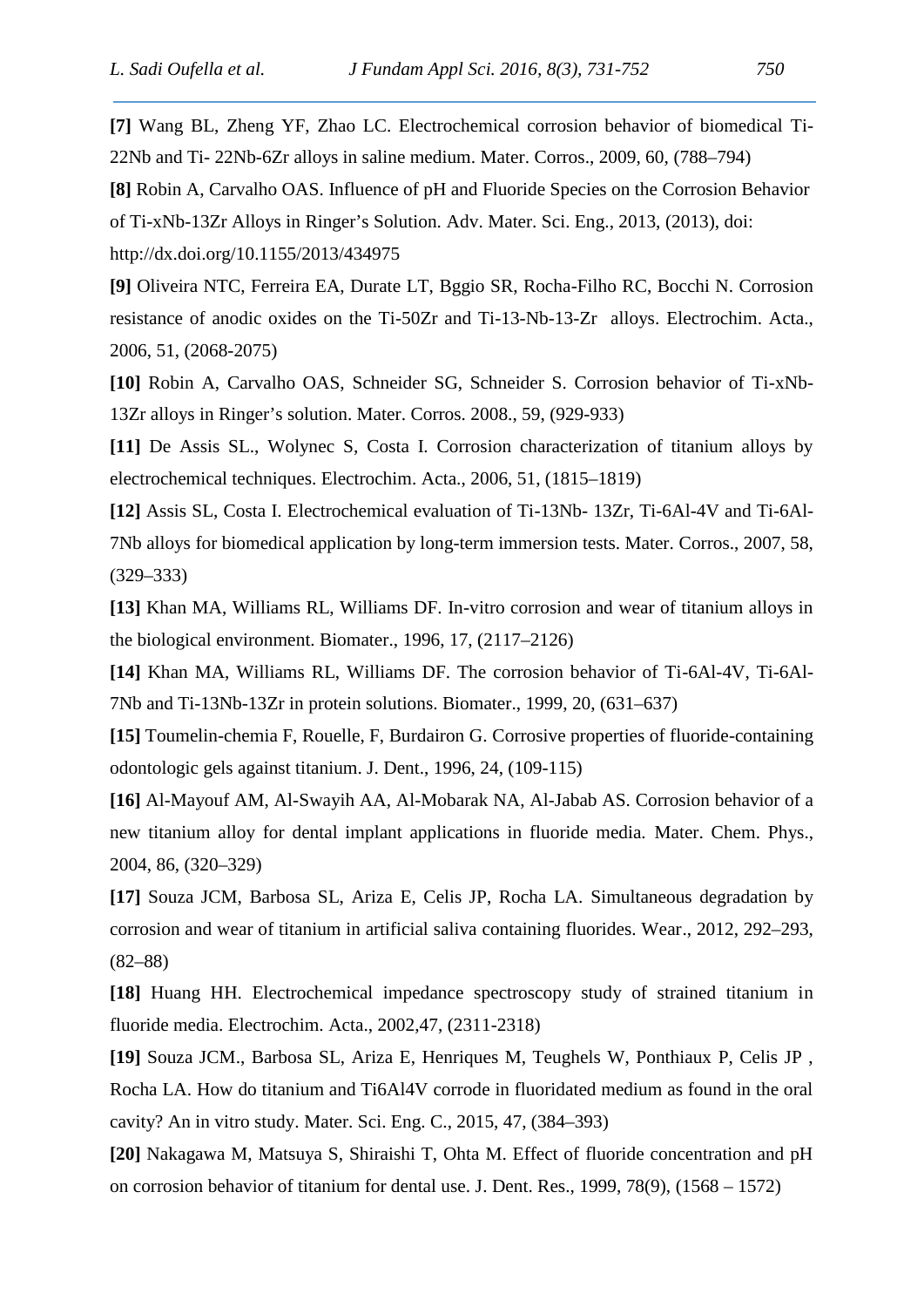**[21]** Robin A, Meirelis JP. Influence of fluoride concentration and pH on corrosion behavior of Ti-6Al-4V and Ti-23Ta alloys in artificial saliva. Mater. Corros., 2007, 58, (173–180)

**[22]** Calderon Moreno JM, Vasilescu E, Drob P, Osiceanu P, Vasilescu C, Drob SI, Popa M. Surface and electrochemical characterization of a new ternary titanium based alloy behaviour in electrolytes of varying pH. Corros. Sci., 2013, 77, (52–63)

**[23]** Streitzel R, Hösch A, Kalbfleisch H, Buch D. In vitro corrosion of titanium, Biomater., 1998, 19(16),(1495-1499)

**[24]** Frateur I, Lattarin S, Musiani M, Tribollet BJ. Electrodissolution of Ti and p-Si in acidic fluoride media: formation ratio of oxide layers from electrochemical impedance spectroscopy. J.Electroanal. Chem., 2000, 482(2), (02- 210)

**[25]** Reclaru L, Meyer JM. Effects of fluorides on titanium and other dental alloys in dentistry. Biomater., 1998, 19(1-3),(85-92)

**[26]** Schiff N, Grosgogeat B, Lissac M, Dalard F. Influence of fluoride content and pH on the corrosion resistance of titanium and its alloys. Biomater.,1995, 23(9),(1995-2002)

**[27]** Lavos-Valereto IC, Wolynec S, Deboni MCZ, Konig Jr B. In-vitro and in-vivo biocompatibility testing of Ti–6Al–7Nb alloy with and without plasma-sprayed hydroxyapatite coatings. J. Biomed. Mater. Res., 2001, 58,(727–33)

**[28]** Brama M, Rhodes N, Hunt J, Ricci A, Teghil R, Migliaccio S and al. Effect of titanium carbide coating on the ossteointegration response in vitro and in vivo. Biomater., 2007, 28,(595–608)

**[29]** Zhou YL, Niinomi M, Akahori T, Fukui H, Toda H. Corrosion resistance and biocompatibility of Ti–Ta alloys for biomedical applications. Mater. Sci. Eng. A., 2005, 398,  $(28-36)$ 

**[30]** Mareci D, Chelariu R, Gordin DM, Ungureanu G, Gloriant T. Comparative corrosion study of Ti–Ta alloys for dental applications. Acta Biomater., 2009, 5, (3625–3639)

**[31]** Oliveira NTC, Aleixo G, Caramb R, Guastaldi AC. Development of Ti–Mo alloys for biomedical applications: Microstructure and electrochemical characterization. Mater Sci. Eng. A., 2007, 452–453, (727–731)

**[32]** Oliveira NTC, Guastaldi AC. Electrochemical stability and corrosion resistance of Ti– Mo alloys for biomedical applications. Acta Biomater., 2009, 5, (399–405)

**[33]** Delvat E, Gordin DM, Gloriant T, Duval JL, Nagel MD. .Microstructure, mechanical properties and cytocompatibility of stable beta Ti–Mo–Ta sintered alloys. J. Mech. Behav. Biomed. Mat., 2008, 1(4), (345-351)